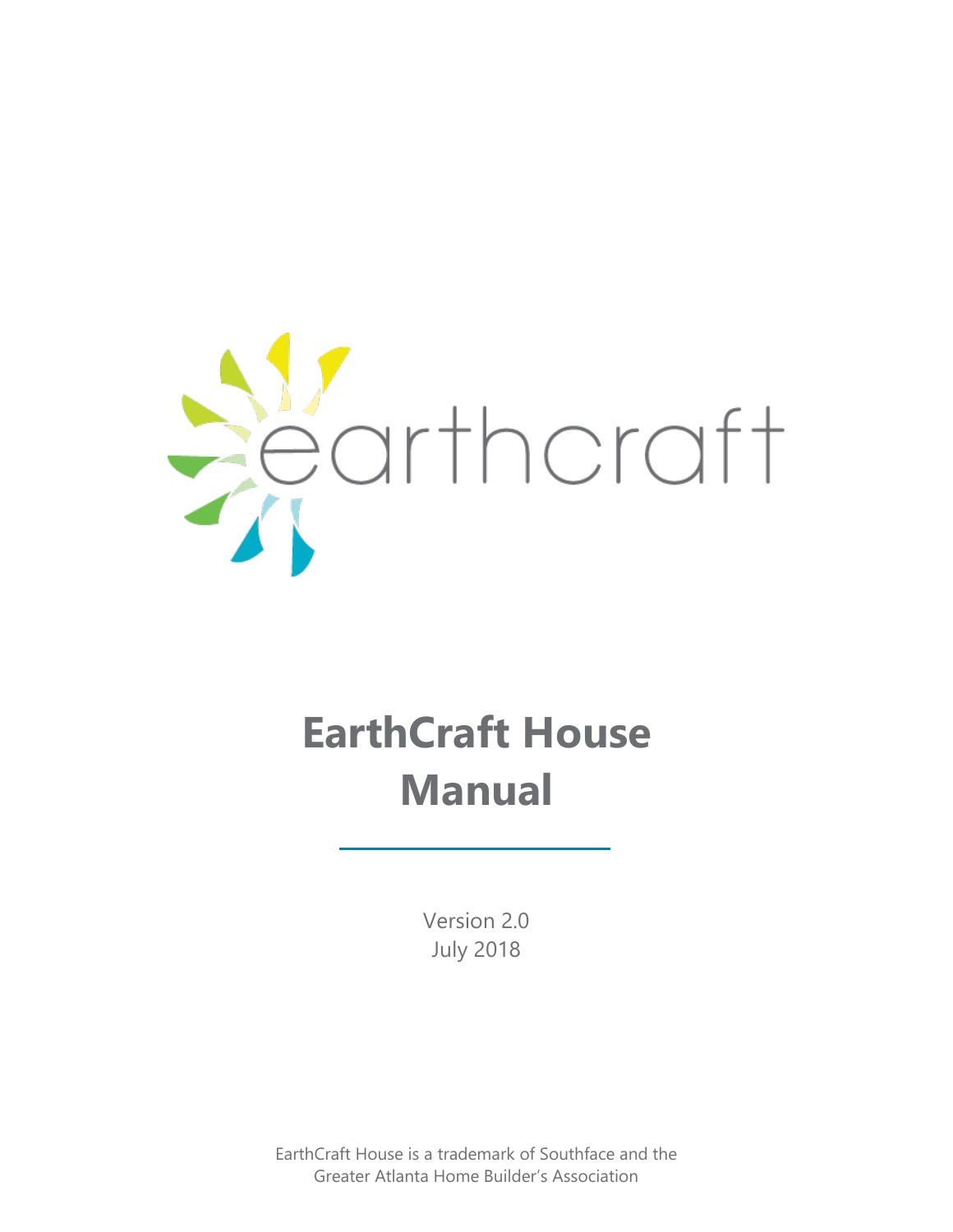## **Table of Contents**

| <b>EarthCraft House Program Summary</b> |                          |
|-----------------------------------------|--------------------------|
| <b>EarthCraft House Builders</b>        | $\overline{\mathcal{A}}$ |
| <b>EarthCraft House Project Process</b> | 12                       |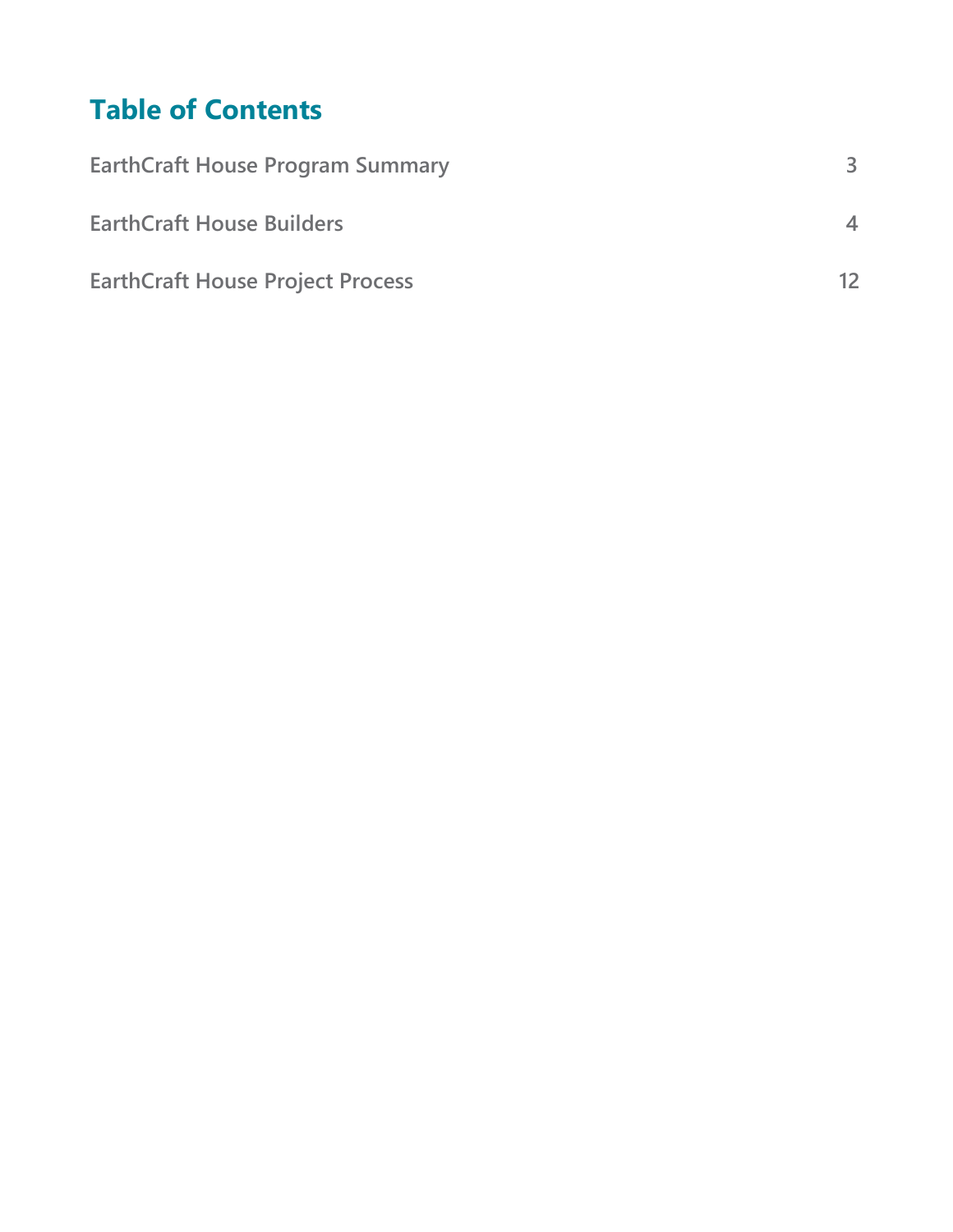## **EarthCraft House Program Summary**

The EarthCraft House Program is for builder certification of new construction, gut-rehabilitation and adaptive reuse, single family projects. The program is designed to accommodate both "affordable" and "market rate" project types.

The EarthCraft House program prioritizes resource efficiency and high performance construction practices. EarthCraft's base level certification is called "EarthCraft certified." An EarthCraft certified home is a high performance home that is above code for envelope specifications, envelope performance and indoor air quality (IAQ). Projects seeking to further distinguish themselves for building performance, environmental awareness and/or occupant health and safety may seek additional certification packages. These packages, or certification badges, fall into four (4) categories: Comfort, Environment, Health, and Performance.

Typical approaches to reach EarthCraft energy efficiency requirements:

- Improve insulation levels and installation quality
- Better than "typical" low-e windows
- Integrated ballast and compact fluorescent lighting
- Installation of ENERGY STAR rated appliances

Certified projects are more energy efficient and less costly to operate. There is less communication of uncontrolled air between conditioned and unconditioned/ambient spaces allowing for the improved air quality and projects are more durable. EarthCraft projects have a smaller environmental footprint both during construction process and operation/occupancy.

Builders receive technical assistance and confirmation of program standards for the project through the work of the EarthCraft Technical Advisor and the benefits that come with the EarthCraft process.

## **Project Eligibility**

All single-family new construction, gut-rehabilitation and adaptive reuse projects are eligible for the EarthCraft program, as well as duplexes, row homes or townhomes Renovation projects should pursue certification through the EarthCraft Renovation program.

Attached or detached structures that are intended to be habitable and share the same postal address as the primary home (e.g. in-law suite over a garage), must meet program requirements for certification using the same EarthCraft criteria as the primary home. Projects wishing to use a separate worksheet for the ancillary structure must register the additional structure as a separate project in the program. Projects pursuing the performance path must meet all requirements for energy modeling for all structures, including a separate model for detached structures and depending on home design, a separate model for attached structures.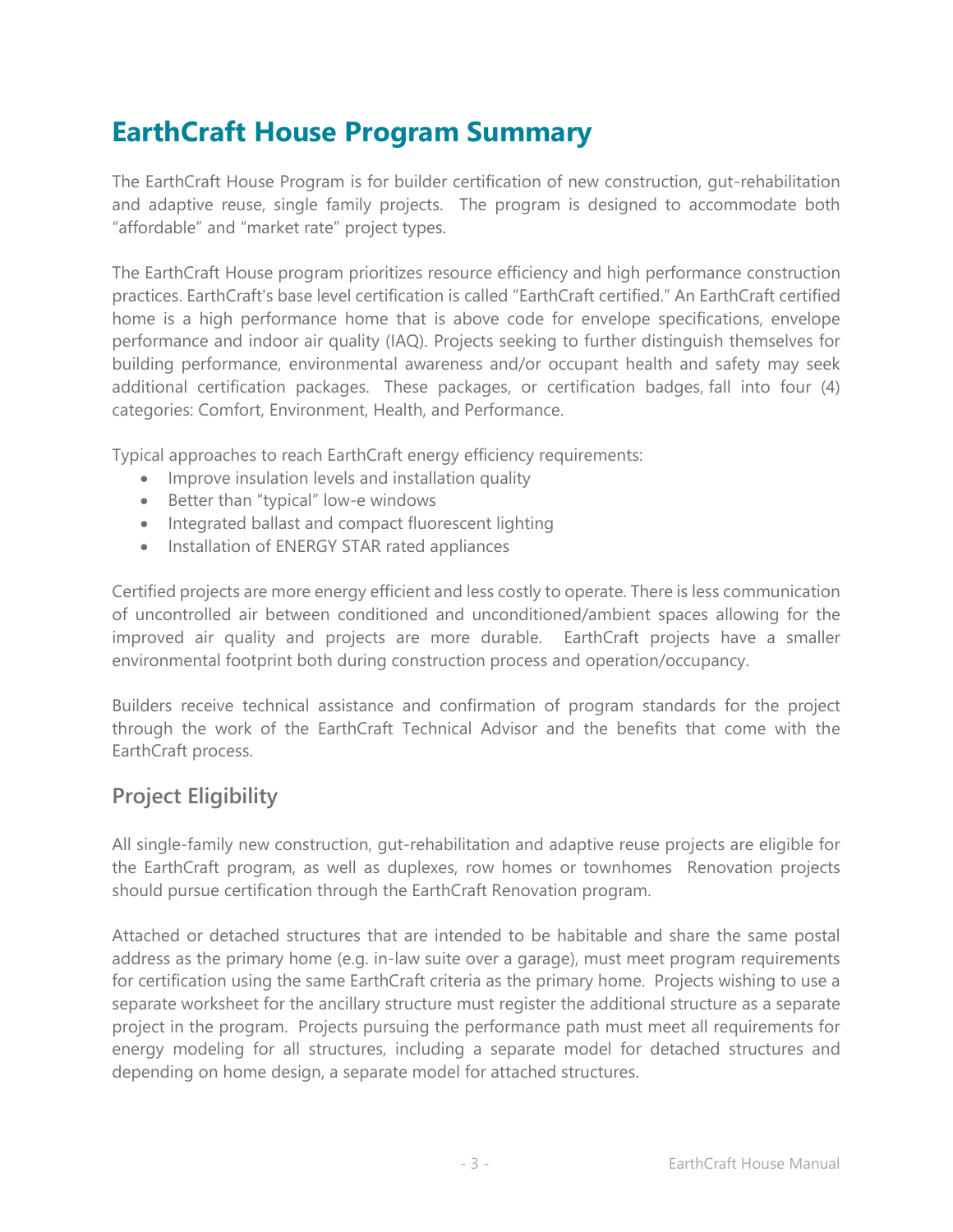## **EarthCraft House Builders**

## **EarthCraft Builder Benefits**

Becoming an EarthCraft Builder offers competitive advantages in the field of green building. EarthCraft Builders have the opportunity to:

- Offer clients valuable and specialized expertise in high-performance building that differentiates their product
- Expand business opportunities and broaden professional networks
- Enhance knowledge of building science by participating in continuing education and by gaining field experience with EarthCraft Technical Advisors
- Reduce risk through enhanced quality assurance and verification measures

## **EarthCraft Builder General Roles and Responsibilities**

EarthCraft Builders construct new homes in the EarthCraft House program, certify that the homes meet program criteria, provide feedback on program guidelines and initiatives, and market EarthCraft homes to their clients. It is the responsibility of the EarthCraft Builder to ensure program compliance and manage the EarthCraft House certification process.

## **Project Construction**

EarthCraft Builders manage EarthCraft projects by:

- Identifying project goals and aligning those goals with green building strategies
- Constructing homes in accordance with EarthCraft House program guidelines and requirements, using house-as-a-system integration
- Overseeing the performance of trade-contractors in accordance with program guidelines and requirements
- Educating Home Owners on the benefits of owning, operating, and maintaining an EarthCraft home
- Project Certification

EarthCraft Builders certify that projects meet or exceed EarthCraft House guidelines and requirements by:

- Contracting with an EarthCraft Technical Advisor who verifies and inspects each project according to the procedures outlined in this manual
- Signing the EarthCraft Inspection sheet at Pre-Drywall Inspection and Final Inspection acknowledging project performance and requirements
- Providing accurate and timely documentation for EarthCraft projects, as outlined in this manual
- Signing the EarthCraft Worksheet Cover page indicating that the project was constructed with all of the features and requirements noted in the EarthCraft Worksheet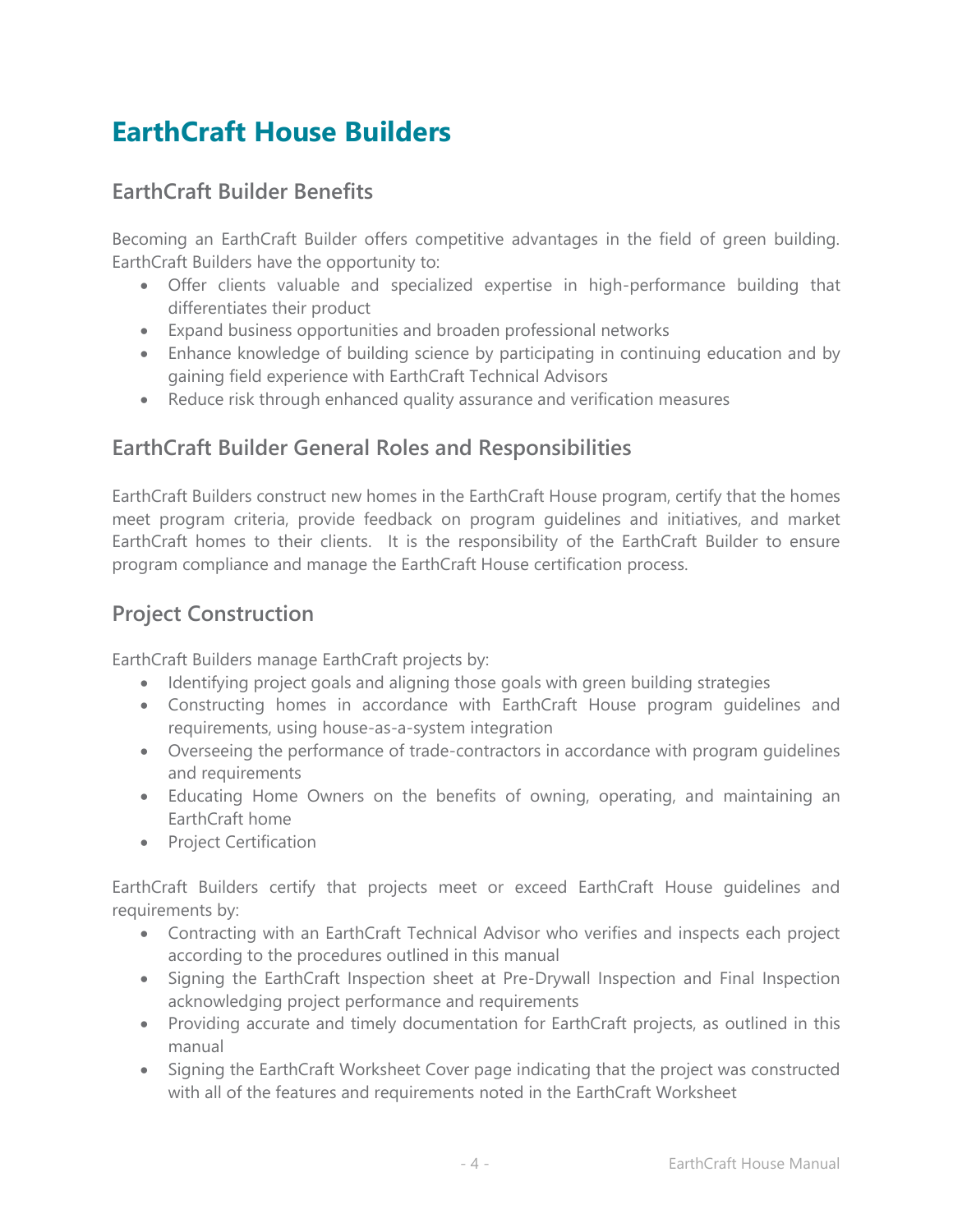## **Administration**

EarthCraft Builders satisfy administrative requirements by:

- Completing and submitting an EarthCraft Builder Memorandum of Understanding for each EarthCraft Technical Advisor with whom they partner
- Providing all program documentations according to the procedures outlined in this manual
- Paying invoices to EarthCraft according to the invoice terms

## **Compliance**

EarthCraft Builders comply with program requirements by:

- Building projects in compliance with any and all applicable laws, rules, and regulations adopted by any local, state or federal governmental agency or regulatory body
- Obtaining and maintaining any necessary permits, certificates, insurances or licenses applicable to services rendered
- Committing to continual product improvement and to providing feedback about the program to EarthCraft

## **EarthCraft Builder Certification and Participation**

The EarthCraft Builder certification process and participation requirements prepare contractors to build and certify projects meeting the requirements and guidelines of the EarthCraft House program.

## *Participation in the EarthCraft Family of Programs*

EarthCraft also offers programs in Multifamily, Renovation, Communities, and Light Commercial. Further training is required to participate in these programs. Please consult a member of the EarthCraft staff for additional requirements for working in these programs.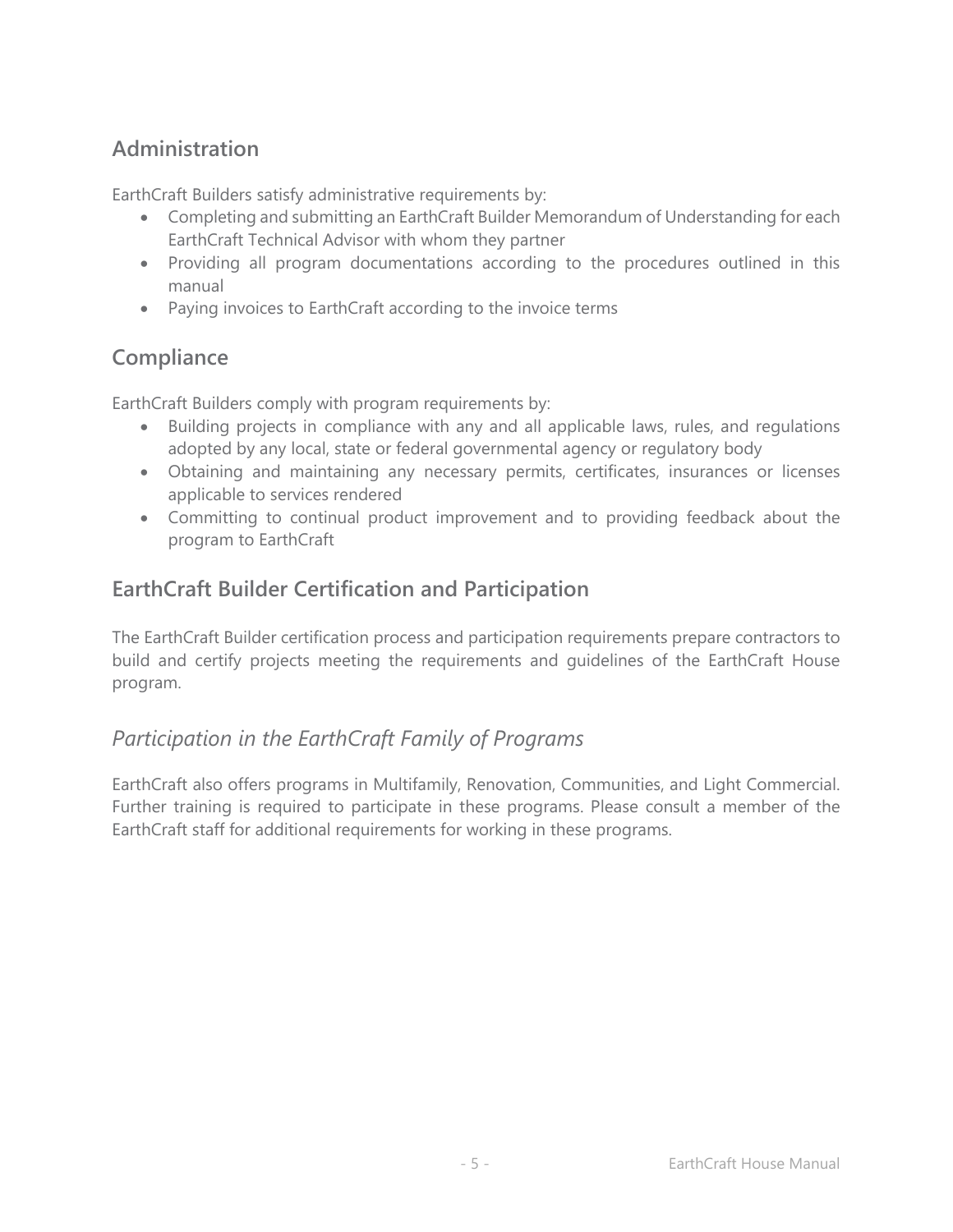## *Process Overview*

| Prerequisites                  |                 |                           |
|--------------------------------|-----------------|---------------------------|
| Experience                     | Membership      | Application               |
|                                |                 |                           |
| Certification                  |                 |                           |
| Training                       | Exam            | <b>Certification Fees</b> |
|                                |                 |                           |
| <b>Maintenance</b>             |                 |                           |
| Communication and<br>Education | Professionalism | <b>Quality Assurance</b>  |

## *Prerequisites*

## *Experience*

EarthCraft Builder candidates must have at least three years of experience in the residential building industry. Candidates with less than three years of experience should contact EarthCraft.

#### *Membership*

Local HBA Member:

 EarthCraft Builder candidates must be a current member, in good standing, of his/her local Home Builders Association

## *Application*

EarthCraft Builder candidates must submit an EarthCraft Builder Membership application through the Greater Atlanta Home Builders Association. EarthCraft Builders must renew their EarthCraft Builder Membership on an annual basis with the Greater Atlanta Home Builders Association.

## **Certification Process**

## *Training*

The EarthCraft House Builder Training consists of a two-hour online training on building science plus a one-day classroom course. It covers the basics of the EarthCraft House program from the EarthCraft Builder's perspective including participant roles and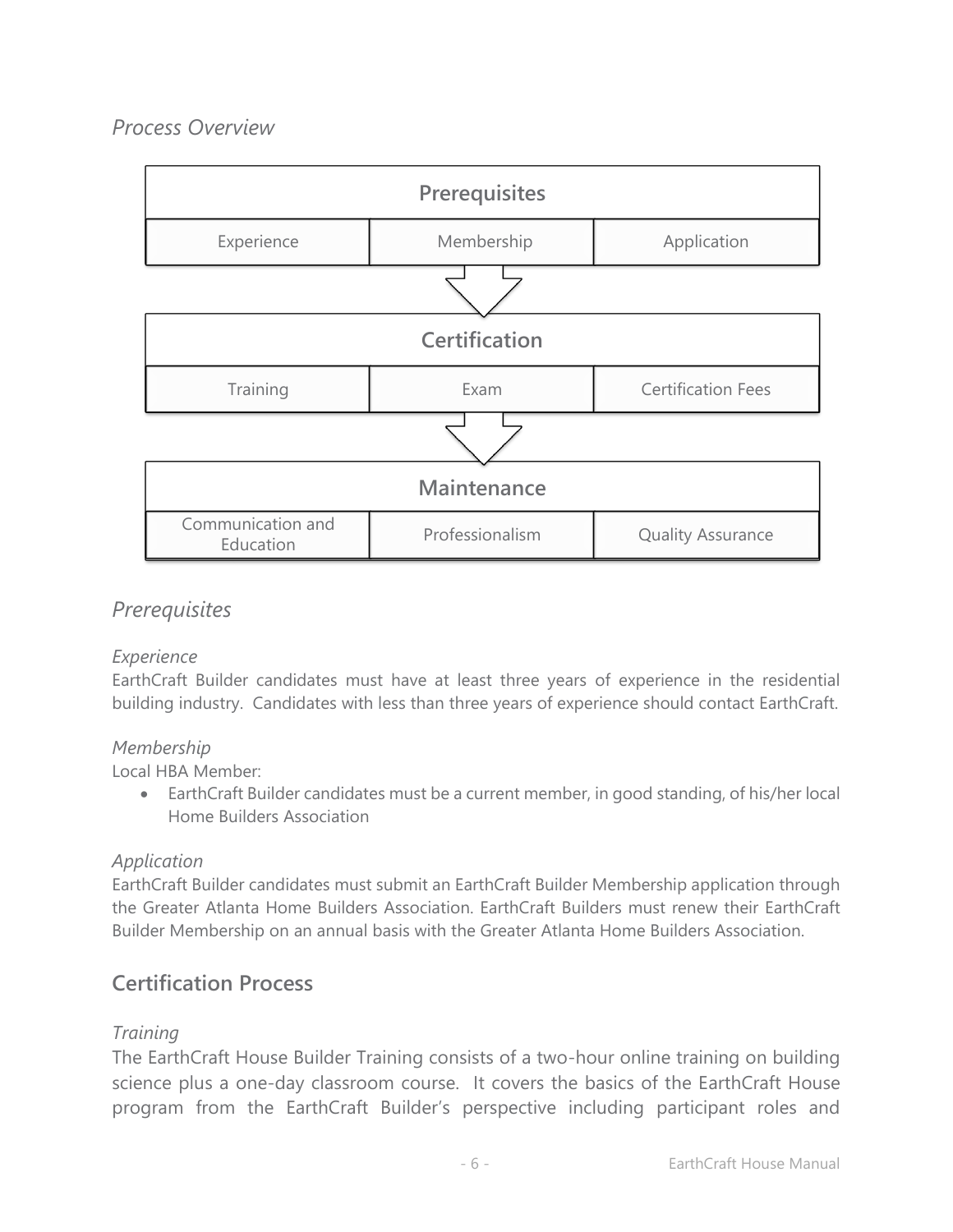responsibilities, program guidelines and requirements, and the project certification process. All site supervisors are required to attend.

#### *Exam*

The written exam covers all topics and skills taught during the EarthCraft House Builder Training. This exam is open book with a 2 hour time limit for completion. A score of 80% or greater is required to pass the exam.

#### *Certification Fees*

Payment is required to the organization that administers the training. All fees must be paid in full before an individual will be certified as an EarthCraft Builder.

|                                             | $$25-175*$           |
|---------------------------------------------|----------------------|
|                                             | No Cost              |
| EarthCraft House Membership Application Fee | \$150 annually       |
|                                             | Varies per local HBA |

#### **Note:**

\*EarthCraft House Builder Training prices vary based on local training host costs and promotions. Training schedules and pricing may be found at www.southface.org/calendar. Private trainings may be arranged for by request through EarthCraft staff.

## *Maintenance*

EarthCraft Builders are responsible for the following requirements to maintain certification and remain in good standing:

#### *Communication and Education*

Administration

- To provide excellent customer service for all program participants and facilitate a timely certification process, EarthCraft Builders are required to comply with the following administrative requirements:
	- o Submit paperwork according to the guidelines in this manual
	- o Submit reports and respond to survey as requested by EarthCraft
	- o Oversee trade-contractor performance to ensure program compliance
	- o Contract with an EarthCraft Technical Advisor on each EarthCraft House project for inspection, verification, and diagnostic testing services
	- o Maintain current contact information with EarthCraft
	- o Provide program feedback to EarthCraft as requested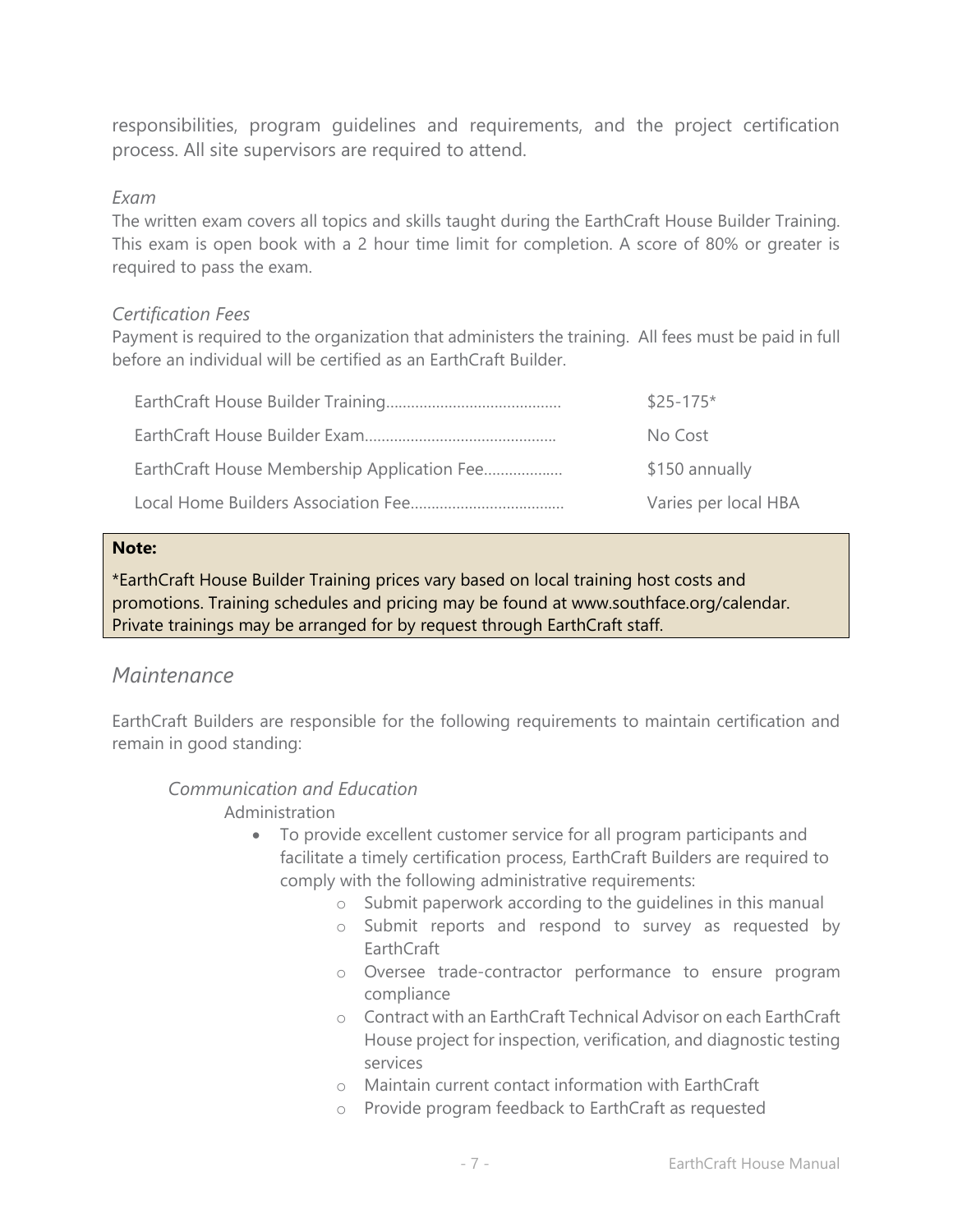Participation

 EarthCraft strives to stay up-to-date on industry research, technology and strategies, and incorporates new criteria into the program on a regular basis based on industry advances and feedback from program participants. In order to maintain an accurate understanding of EarthCraft program guidelines and requirements, and to stay abreast of new industry findings, EarthCraft Builders are expected to attend any periodic program updates, continuing education, program development opportunities and networking opportunities offered by EarthCraft.

Minimum Project Certification

 Each EarthCraft Builder must build and certify a minimum of one EarthCraft project per year to remain active in the EarthCraft program. EarthCraft program administrators will work individually with EarthCraft Builders who are unable to meet this requirement.

Membership Renewal

 Each EarthCraft Builder must renew his or her EarthCraft builder membership each year through the Greater Atlanta Home Builders Association, and maintain an active membership with his or her local Home Builders Association to remain active in the EarthCraft program.

#### **Note:**

In an effort to provide best in class education, Southface also offers additional, voluntary training resources and opportunities for EarthCraft Builders. To find out more about Southface trainings and events, visit www.southface.org/calendar.

#### *Professionalism*

Conduct

 EarthCraft Builders must maintain a professional level of conduct and communication at all times and agrees to ongoing professional development.

Conflict of Interest

- EarthCraft has the right to deny any project certification if it is deemed to have an irresolvable conflict of interest. Each EarthCraft Builder must:
	- Avoid any conflict of interest regarding EarthCraft activities and personal or financial interests
- Inform the EarthCraft staff of any potential conflict of interest issues as soon as potential issues are recognized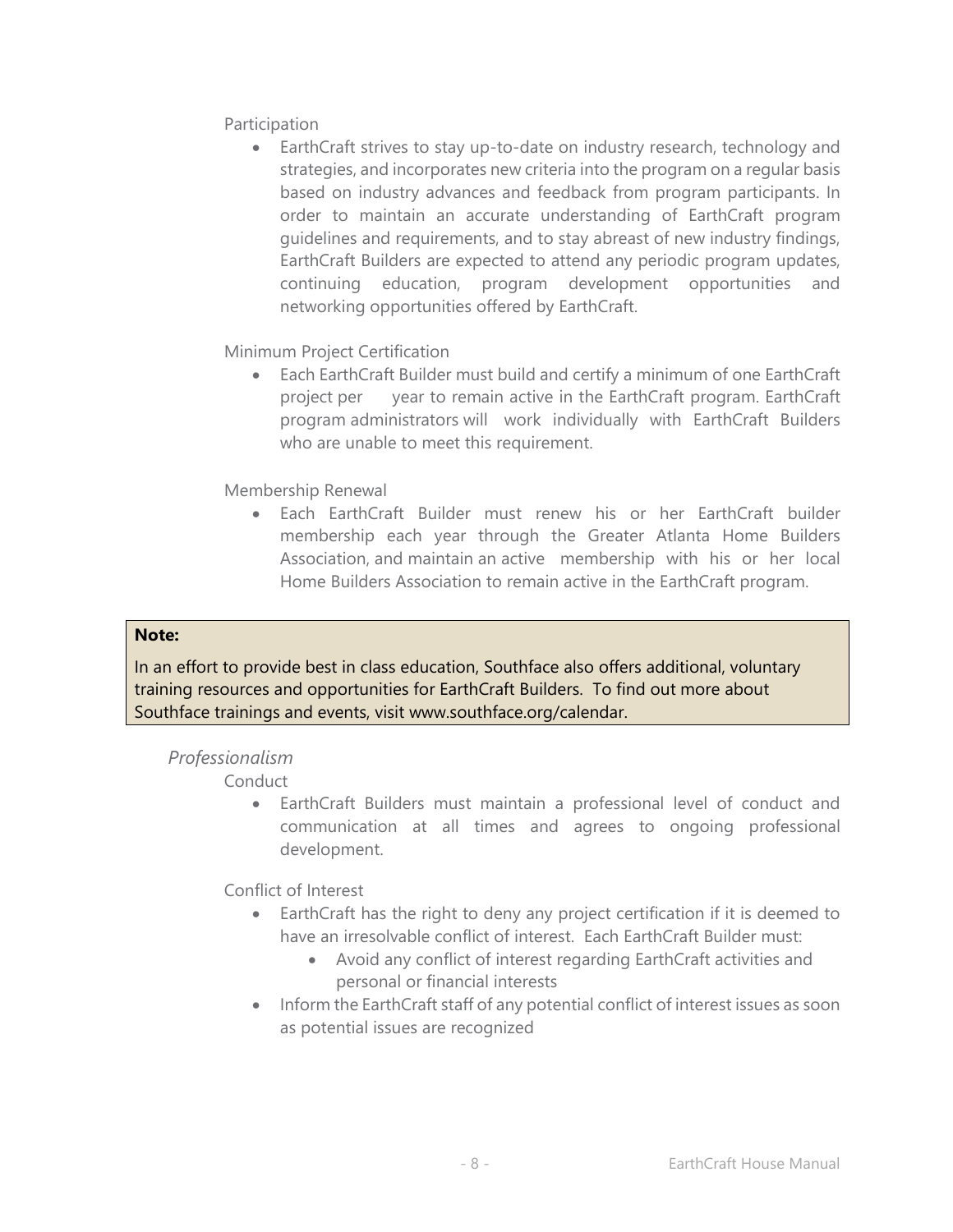Complaint Resolution

- EarthCraft has the right to respond to and resolve all complaints related to services performed by an EarthCraft Builder and an EarthCraft Technical Advisor. Each EarthCraft Builder must:
	- Respond to and resolve any client complaints in a timely manner
	- Inform EarthCraft staff of any potential project issue or complaint as soon as possible
	- Submit to EarthCraft any complaints regarding EarthCraft Builders and/or EarthCraft Technical Advisors as soon as possible
	- Report any complaints about EarthCraft staff to Southface as soon as possible

## *Quality Assurance*

Quality Assurance reviews are essential to EarthCraft to maintain quality of programs and participants. These procedures ensure quality standards and enhance the credibility of certified EarthCraft projects.

## *Quarterly Project Status Updates*

In an effort to maintain accurate home records and to keep projects from going uncertified for an undetermined period of time, EarthCraft Builders will engage in quarterly status updates with the EarthCraft staff.

The following process will be used each quarter:

- EarthCraft will email the EarthCraft Builder a list of projects currently registered and the status on file for those projects.
- The EarthCraft Builder will review the list provided by EarthCraft and discuss any discrepancies between the EarthCraft records and the EarthCraft Technical Advisor records. Discrepancies can include omissions, incorrect information, incorrect project status, etc.
- Following the Quarterly Project Status Update, EarthCraft will email the EarthCraft Technical Advisor an updated project status list based on the information provided by the EarthCraft Builder. The EarthCraft Technical Advisor is required to respond with any questions, concerns about projects on the status list, or any projects missing from the status list.

## *File Reviews*

EarthCraft project documentation will be subject to 100% Quality Assurance File Reviews. All project documents may be checked for accuracy and completeness. Incomplete documents or documents not meeting EarthCraft program standards will not be processed and the EarthCraft Technical Advisor will receive an Incomplete Documentation Notice.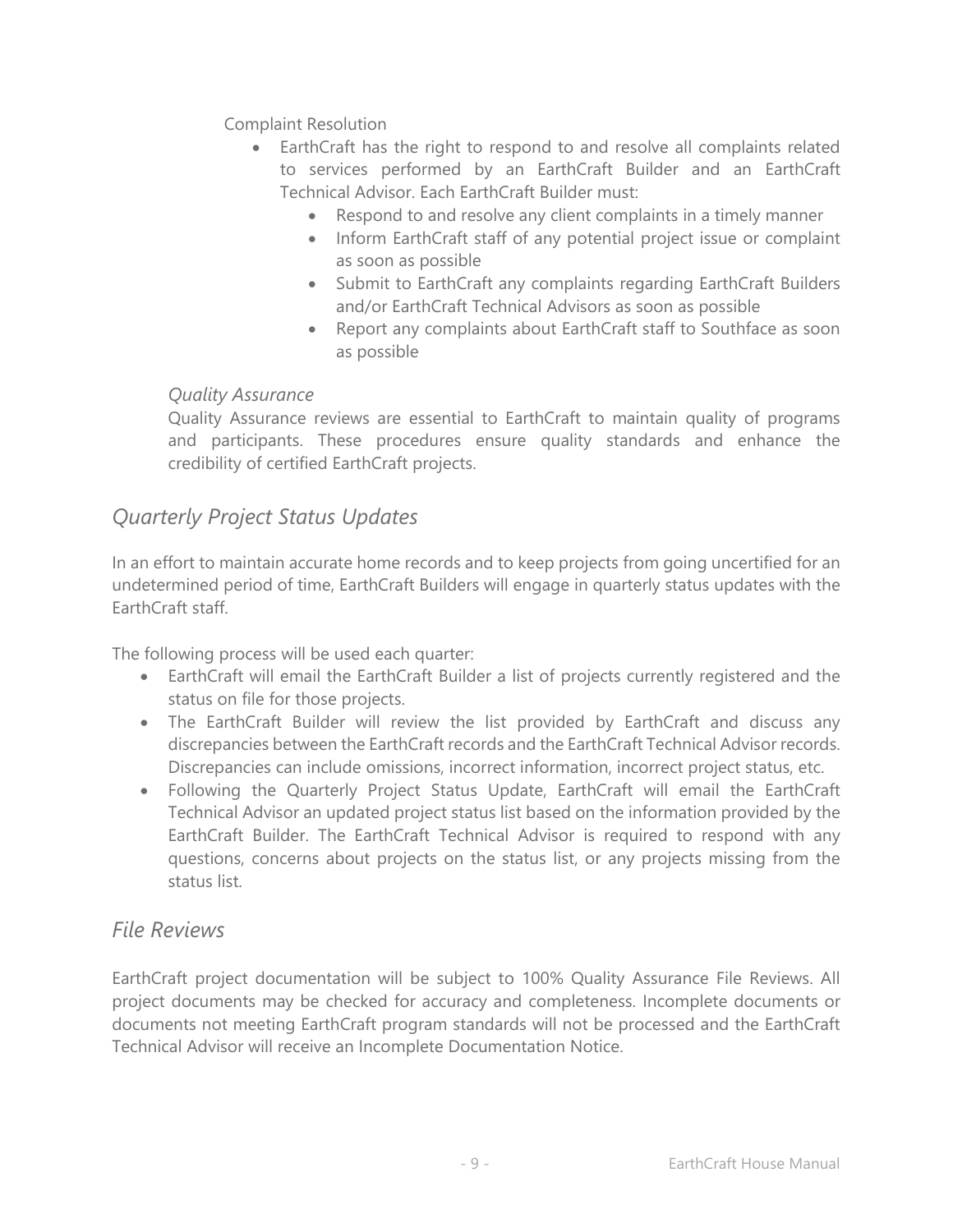EarthCraft Builders and EarthCraft Technical Advisors are encouraged to ask questions as needed about program documentation and requirements through the EarthCraft Hotline.

## *Field Reviews*

EarthCraft Technical Advisors will be subject to 1% Quality Assurance Field Reviews. EarthCraft will choose the project subject to review and have the EarthCraft Technical Advisor arrange access for EarthCraft staff with the EarthCraft Builder.

## *Rejoining the EarthCraft Program*

EarthCraft Builders who have been dropped from the EarthCraft program as a result of not building an EarthCraft certified house in the past 12 months and/or having their membership lapse are able to rejoin the program.

- If the builder's membership lapses but the builder has built an EarthCraft certified house in the last 12 months, the builder is required to retake and pass the EarthCraft House Builder exam, but not required to retake the EarthCraft House Builder Training Class prior to rejoining the program. Once the builder has passed the exam, he or she is required to reregister as an EarthCraft builder with the Atlanta HBA and his or her local HBA membership must be in good standing
- If the builder's membership lapses and the builder has not built an EarthCraft certified house in the last 12 months, the builder is required to both retake and pass the EarthCraft House Builder Training Class and exam prior to rejoining the program. Once the builder has passed the exam, he or she is required to reregister as an EarthCraft Builder with the Greater Atlanta HBA and his or her local HBA membership must be in good standing

## **EarthCraft Builder Disciplinary Policy**

EarthCraft strives to prevent application of the disciplinary policy through regular, open communication with EarthCraft Builders and program participants. In the event that disciplinary action is required, the EarthCraft Disciplinary Policy is applied in progressive steps to provide EarthCraft Builders appropriate opportunities for improvement and prevent termination.



## *Probation*

Probation is the first step in the disciplinary policy and serves as a formal warning while offering opportunities for improvement.

## *Reasons*

An EarthCraft Builder can be put on probation for the following reasons, including but not limited to:

Deviation from the protocol set forth in this manual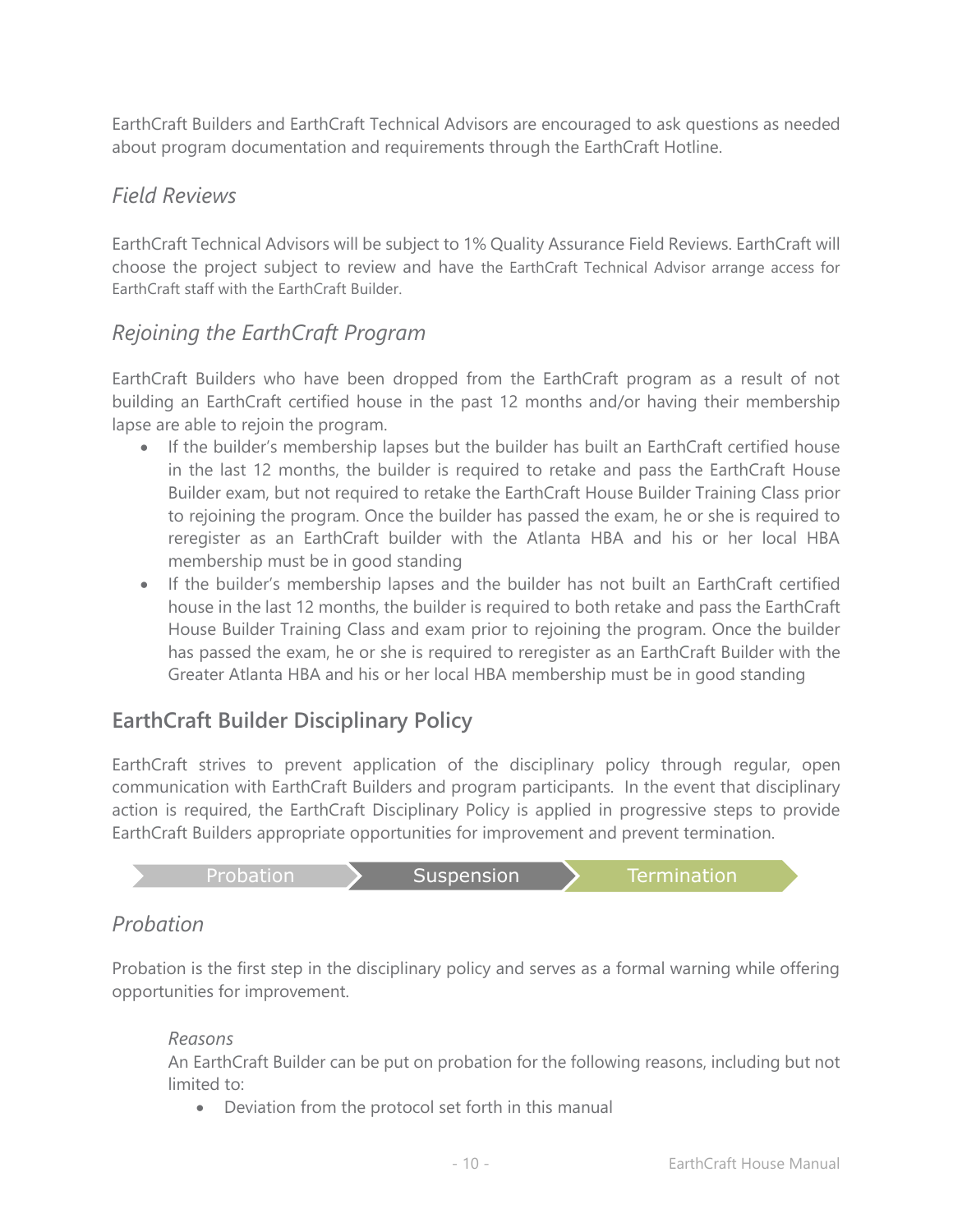- Improper use of EarthCraft logos
- Misleading marketing about EarthCraft program participation
- Consistently delinquent paying invoices to EarthCraft (all payments received passed the invoice due date will be considered delinquent)
- Failure to return communication from EarthCraft staff or an EarthCraft Technical Advisor within 30 days
- An official complaint is filed by a client or EarthCraft Technical Advisor that warrants probation
- Any combination of the above regardless of frequency of a specific item

#### *Notification*

The EarthCraft Builder will be informed in writing of the probation, reasons for probation and potential remedies.

#### *Consequences/Actions*

The Probation Notification will provide specific directions for expected improvement and compliance by the EarthCraft Builder.

## *Suspension*

Suspension is the second step in the disciplinary policy and serves as a severe warning while offering opportunities for improvement.

#### *Reasons*

An EarthCraft Builder can be put on suspension for the following reasons, including but not limited to:

- Failure to correct behavior resulting in EarthCraft Builder's probationary status within 30 days, or other approved timeline as specified in the Probationary Notification
- Failure to improve accuracy of House Builder's work during probation
- The EarthCraft Builder continues to deviate from the protocol set forth in this manual
- Other serious offenses as identified by the EarthCraft Regional Manager or other EarthCraft staff

## *Notification*

The EarthCraft Builder will be informed in writing of the suspension, reasons for suspension and remedies required.

#### *Consequences/Actions*

The Suspension Notification will provide specific directions for expected improvement and compliance by the EarthCraft Builder. Once suspended, an EarthCraft Builder's name will be temporarily removed from the list of certified EarthCraft Builders. No projects will be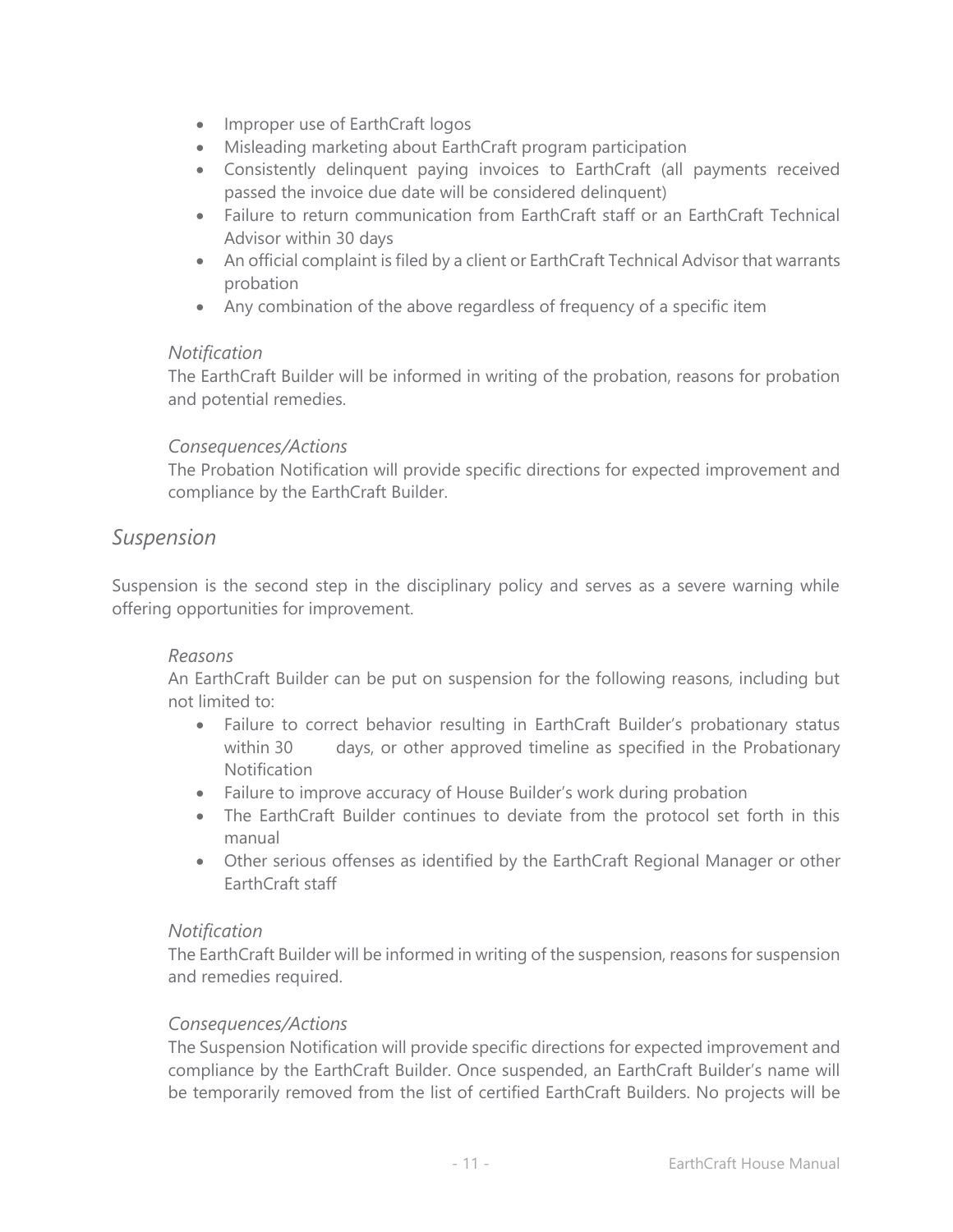certified until the EarthCraft Builder is removed from suspension. The EarthCraft Builder's certification status will be restored once the violation has been corrected to the satisfaction of EarthCraft as outlined in the Suspension Notification.

## *Termination*

Termination is the third and final step in the disciplinary policy, and is reserved for extreme offenses without offering further opportunities for improvement.

#### *Reasons*

An EarthCraft Builder can be terminated for the following reasons, including but not limited to:

- Failure to correct behavior resulting in EarthCraft Builder's Suspension status within thirty days, or other approved timeline as specified in the Suspension Notification
- Demonstrates inability to improve accuracy of work
- Demonstrates inability to follow procedures set forth in this manual
- Other extreme offenses as identified by the EarthCraft Regional Manager or other EarthCraft staff

#### *Notification*

The EarthCraft Builder will be informed in writing of the termination, reasons for termination and remedies required.

#### *Consequences/Actions*

Once terminated, an EarthCraft Builder's name will be permanently removed from the list of certified EarthCraft Builders, and their projects cannot be certified. A terminated EarthCraft Builder may reapply for certification after a period of one year. No fees will be refunded if terminated.

## **EarthCraft House Photo-documentation Standards**

## *Instructions*

Photo-documentation may be used to document certain strategies used to reach EarthCraft certification. Photo-documentation is very helpful for strategies that will not be visible after project completion (i.e., installed behind drywall, buried underground). Photographs submitted to EarthCraft for verification of points and required items must follow the standards below.

Photographs must be:

- Clear and sharp
- Properly oriented
- Taken with a frame of reference
- Taken with varying proximity to the strategy used when appropriate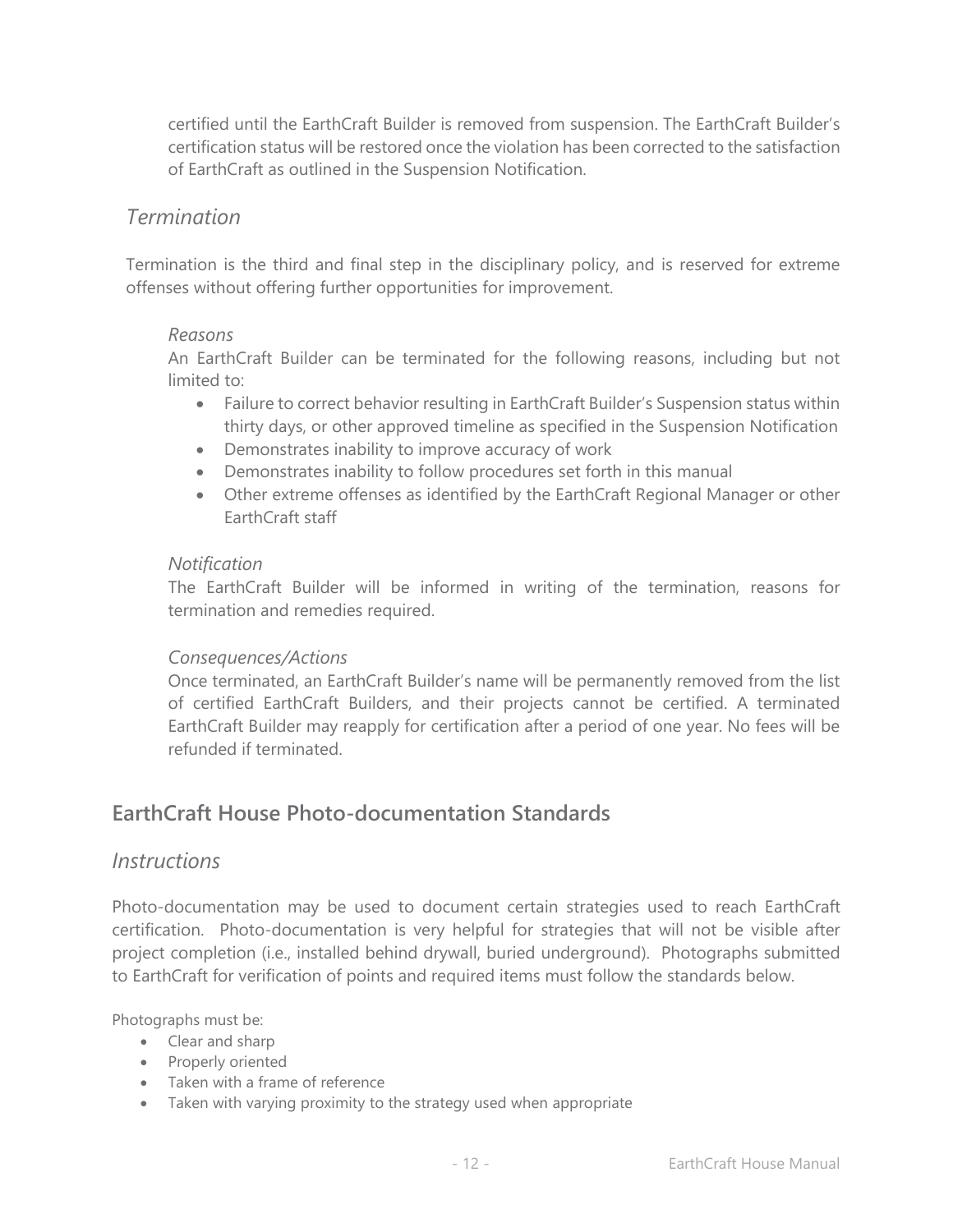Taken to include both the general location and specifics of strategy used

A narrative explaining what is being portrayed must also accompany each photograph. Pictures should be taken in such a way that the viewer will immediately understand what is being portrayed. Photos of the whole house (or project site) should also be included as part of each set of pictures taken.

For example, photographs submitted with the intent of verifying the ventilation strategy used in a house would include pictures of the air intake and exhaust ducts' location. These pictures should also demonstrate that all seams are properly sealed with mastic, with a brief narrative accompanying each picture.

## *Photograph Submittal*

Photos submitted to EarthCraft should be uploaded directly to Salesforce using the naming convention below. All submittals should be uploaded as an attachment to the appropriate project and must include the date of the photos taken.

| <b>Document</b>     | <b>File Name Convention</b>                |
|---------------------|--------------------------------------------|
| Photo-documentation | ABCHomes_123MainSt_PhotoName_DateTaken.jpg |

## **EarthCraft House Document Naming Conventions**

## *Instructions*

Documents submitted to EarthCraft must be named according to the Naming Conventions below. All documentation for the home should appear in one of two submittals sent to EarthCraft as outlined below. All submittals and inspection information must be uploaded to the project record in Salesforce.

For additional information on each submittal package, review the EarthCraft House Project Process section of the EarthCraft Manual.

## *Pre-Drywall Inspection Report Submittal*

| <b>Document</b>                                | <b>File Name Convention</b>                                        |
|------------------------------------------------|--------------------------------------------------------------------|
| EarthCraft Single Family PDW Inspection Record | auto-assigned a name in Salesforce when record is<br>created (N/A) |
| EarthCraft Preliminary Worksheet               | ABCHomes_123MainSt_Preliminary_Worksheet_TA.xls                    |
| Manual J Load Calculation                      | ABCHomes 123MainSt ManJ TA.pdf                                     |
| <b>ENERGY STAR v3 Summary Report</b>           | ABCHomes_123MainSt_ESv3report_TA.pdf                               |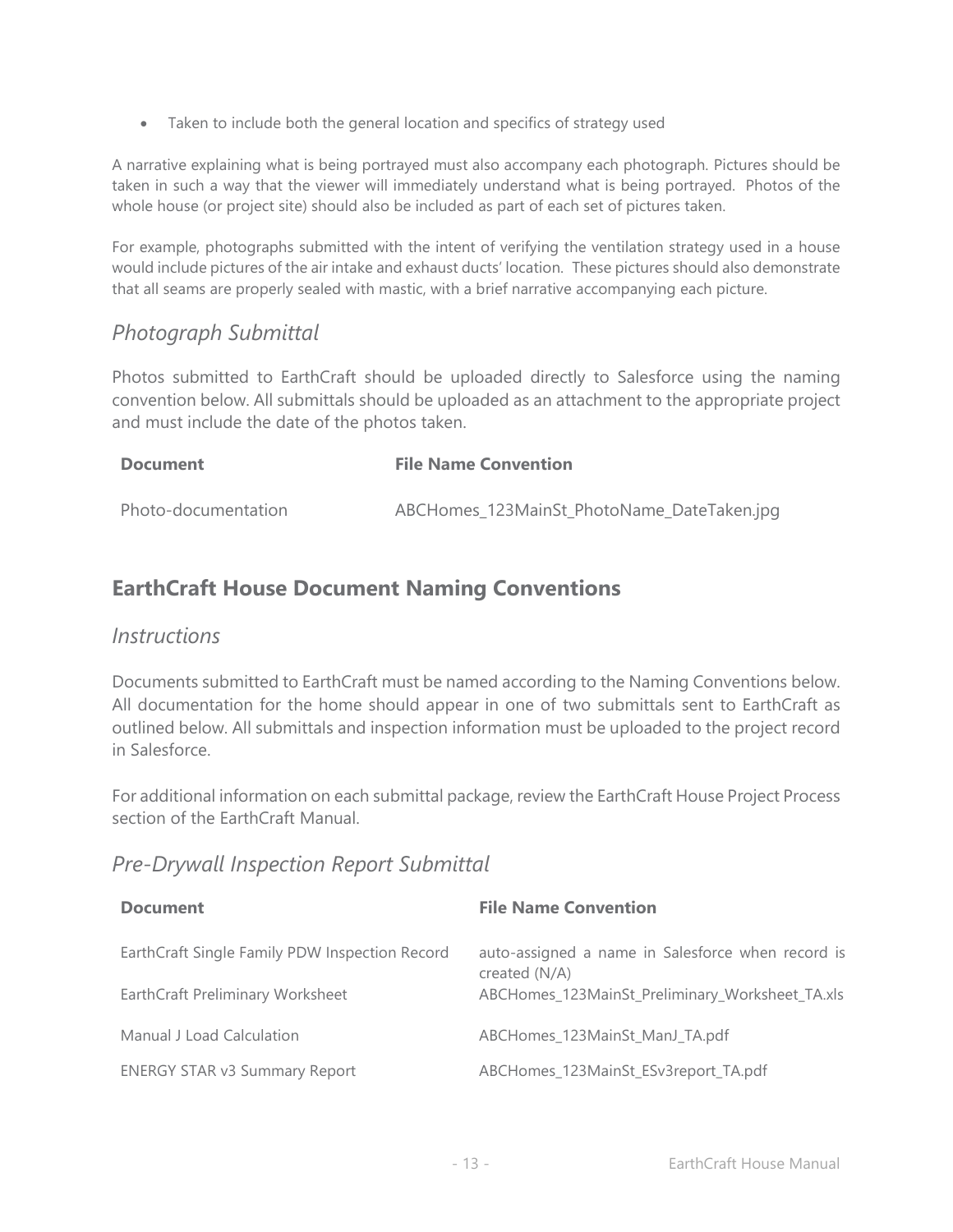## *Final Inspection Report Submittal*

| <b>Document</b>                                                                                                                 | <b>File Name Convention</b>                                        |
|---------------------------------------------------------------------------------------------------------------------------------|--------------------------------------------------------------------|
| EarthCraft Single Family Final Inspection Record                                                                                | Auto-assigned a name in Salesforce when record is<br>created (N/A) |
| <b>AHRI Matching Certificate</b>                                                                                                | ABCHomes_123MainSt_AHRI_TA.pdf                                     |
| Final EarthCraft House Worksheet Cover                                                                                          | ABCHomes_123MainSt_Final_Cover_TA.pdf                              |
| Final EarthCraft House Worksheet                                                                                                | ABCHomes_123MainSt_Final_Worksheet_TA.xls                          |
| ENERGY STAR v3 Summary or ENERGY STAR<br>Version 3 County-level Reference Design Checklist ABCHomes_123MainSt_EnergyStar_TA.pdf |                                                                    |
| <b>Emissions Report</b>                                                                                                         | ABCHomes_123MainSt_Emissions_TA.pdf                                |
| <b>Building File Report</b>                                                                                                     | ABCHomes_123MainSt_BuildingFile_TA.pdf                             |
| <b>Fuel Summary Report</b>                                                                                                      | ABCHomes_123MainSt_Fuel_Summary_TA.pdf                             |
| Thermal Enclosure System Rater Checklist                                                                                        | ABCHomes_123MainSt_Final_Thermal_TA.pdf                            |
| HVAC System Quality Installation Rater Checklist                                                                                | ABCHomes_123MainSt_HVAC_Rater_TA.pdf                               |
| HVAC System Quality Installation Contractor ABCHomes_123MainSt_HVAC_Contractor_TA.pdf<br>Checklist                              |                                                                    |
| Water Management System Builder Checklist                                                                                       | ABCHomes_123MainSt_WaterMgmt_TA.pdf                                |
| Indoor airPLUS Verification Checklist                                                                                           | ABCHomes_123MainSt_airPlus_TA.pdf                                  |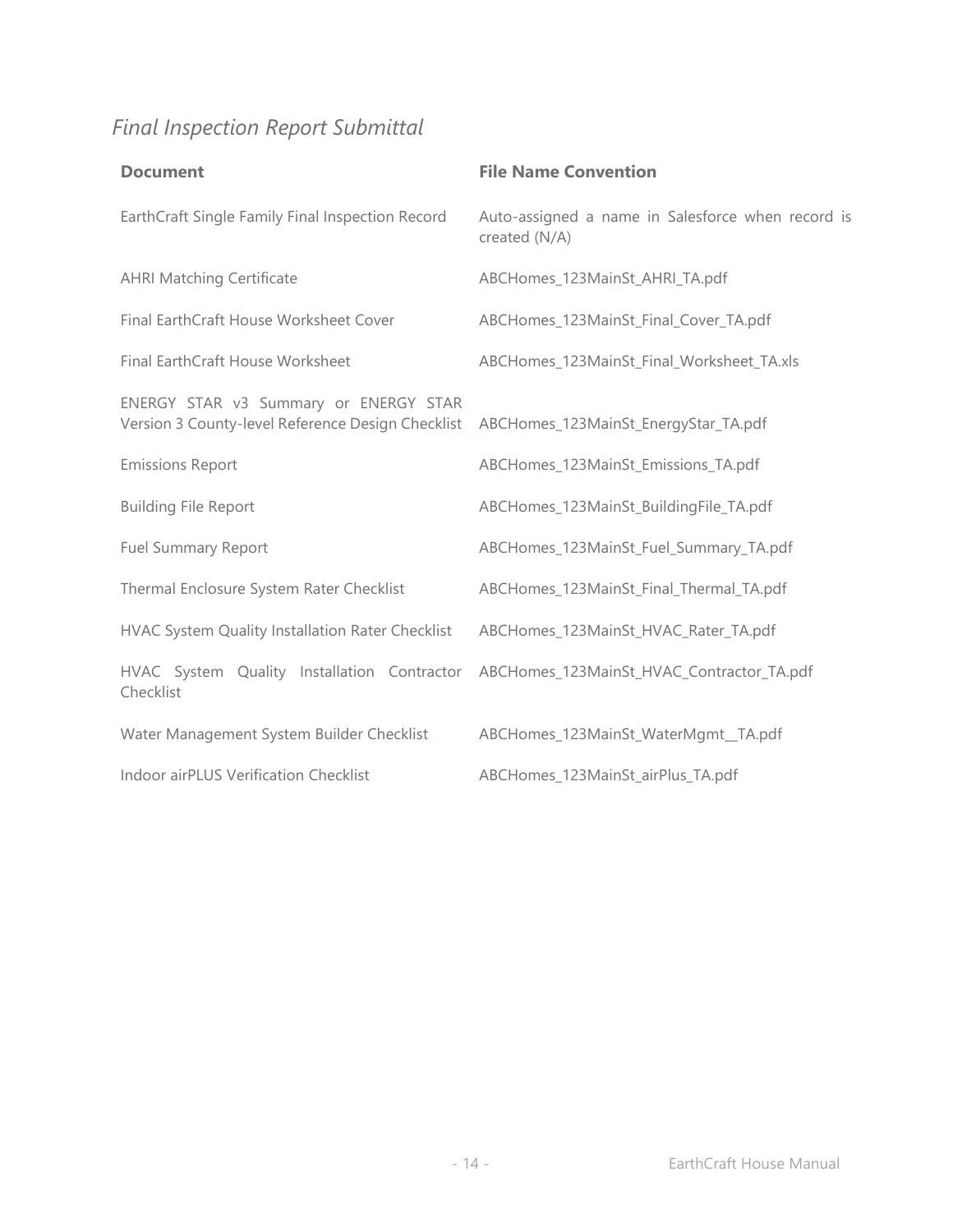## **EarthCraft House Project Process**

## **Process Overview**

All EarthCraft Builders and EarthCraft Technical Advisors must follow a specific project process in order to certify and verify EarthCraft House projects. All EarthCraft Builders working on their first EarthCraft project are also required to participate in an EarthCraft Design Review with an EarthCraft Technical Advisor.

| Step 1                  | <b>Project Registration</b>              |
|-------------------------|------------------------------------------|
| <b>Step 2</b>           | <b>Project Information Submittal</b>     |
| Step 3                  | Preliminary Energy Model                 |
| Step 4                  | Design Review                            |
| Step 5                  | Pre-Drywall Inspection                   |
| Step 6                  | Pre-Drywall Inspection Report Submittal  |
| Step 7                  | Final Inspection                         |
| <b>Step 8</b>           | Confirmed Energy Model                   |
| <b>Step 9</b>           | <b>Final Inspection Report Submittal</b> |
| Step 10                 | Certification                            |
| <b>Additional Steps</b> | As required, based on project            |

Each step in the EarthCraft project process is defined in detail on the following pages.

## *Step 1: Project Registration*

To officially begin an EarthCraft House project, each project must be registered with EarthCraft prior to the Pre-Drywall Inspection. Online project registration is available at [http://www.earthcraft.org/resources-for-earthcraft-professionals.](http://www.earthcraft.org/resources-for-earthcraft-professionals) The registration fee is nonrefundable and does not guarantee the project will be certified. Fees paid online are \$150, while projects paying by mail are \$200 per project.

*EarthCraft Technical Advisor Responsibilities*

- Verify project registration with EarthCraft
- EarthCraft Technical Advisors are responsible for ensuring that each project they provide services for is registered with EarthCraft

#### *EarthCraft Builder Responsibilities*

- Register each project with EarthCraft
- EarthCraft Builders are responsible for registering each project and paying the applicable EarthCraft registration fee. This Project Registration Fee is additive of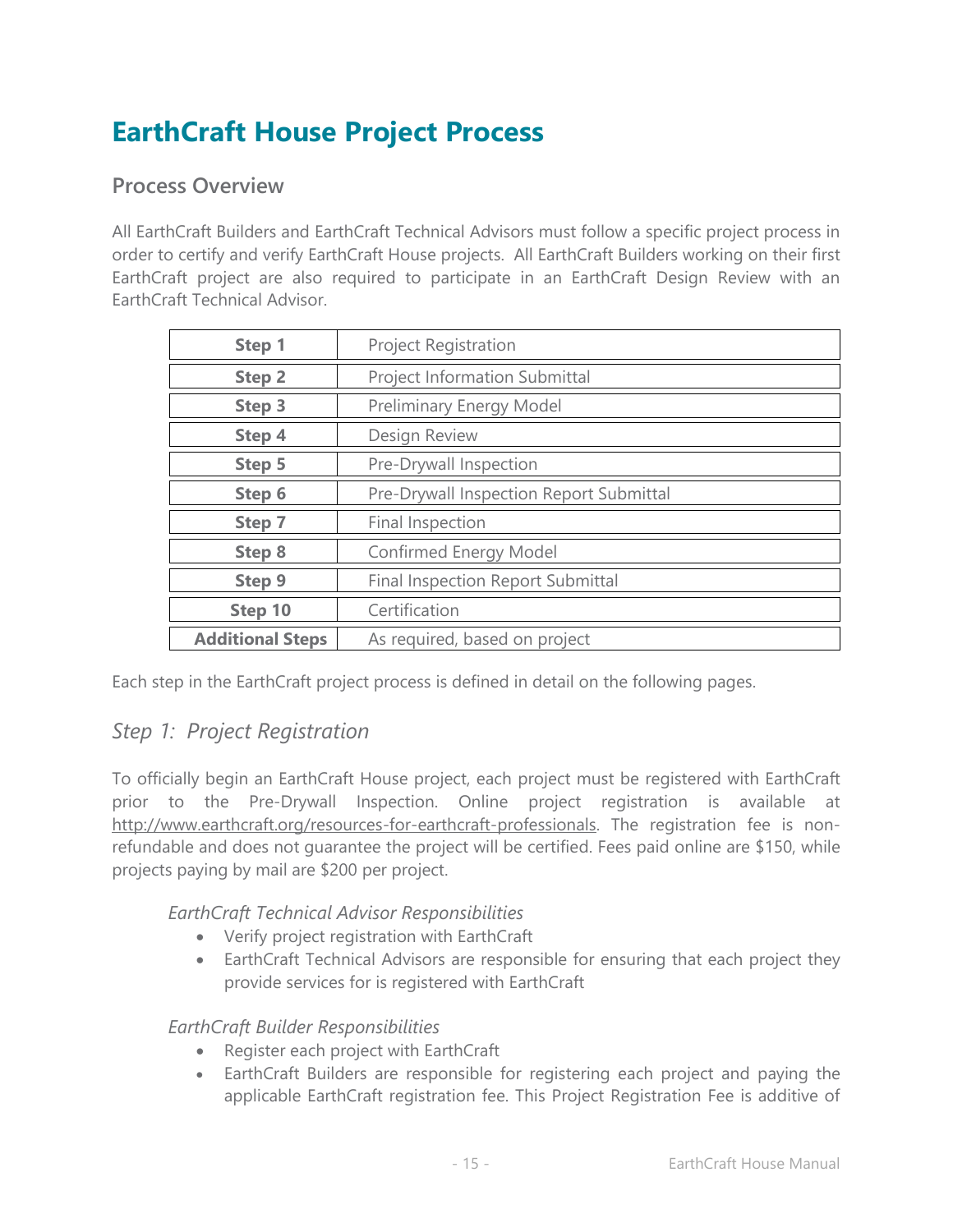the verification/inspection fees charged by the EarthCraft Technical Advisor to the EarthCraft Builder.

Production builders planning to complete more than 10 homes a month should call EarthCraft prior to registering their projects to discuss the potential for volume discount pricing.

## *Step 2: Project Information Submittal*

Each EarthCraft House project must be inspected by an EarthCraft Technical Advisor throughout the construction project. The EarthCraft Builder must contract with an EarthCraft Technical Advisor. The project information submittal step provides the information necessary for subsequent steps in the process.

## *EarthCraft Technical Advisor Responsibilities*

- Follow-up with Builder
- Review Project Information Submittal and ask questions about any items of concern.
- Confirm preliminary EarthCraft Worksheet meets minimum program requirements.
- Identify any appropriate points of clarification for the plans and specifications to support program compliance during construction.
- Request Project Information Submittal from EarthCraft Builder if not received two weeks prior to Pre-Drywall Inspection.

#### *EarthCraft Builder Responsibilities*

- Submit Project Information to EarthCraft Technical Advisor
- The following information must be submitted to the EarthCraft Technical Advisor at least two weeks prior to the Pre-Drywall Inspection:
	- **•** House Plans
	- Construction Specification Sheet
	- Manual J load calculation
	- Preliminary EarthCraft Worksheet
	- Additional verification documentation as required by EarthCraft Technical Advisor based on items identified by the EarthCraft Builder on the EarthCraft Worksheet (e.g. Manual D duct design)

## *Step 3: Preliminary Energy Model*

After receiving a complete Project Information Submittal package from the EarthCraft Builder, the EarthCraft Technical Advisor will perform a preliminary energy model and provide the results to the EarthCraft Builder.

*EarthCraft Technical Advisor Responsibilities*

- Develop preliminary energy model for project
- Determine project's ability to meet program requirements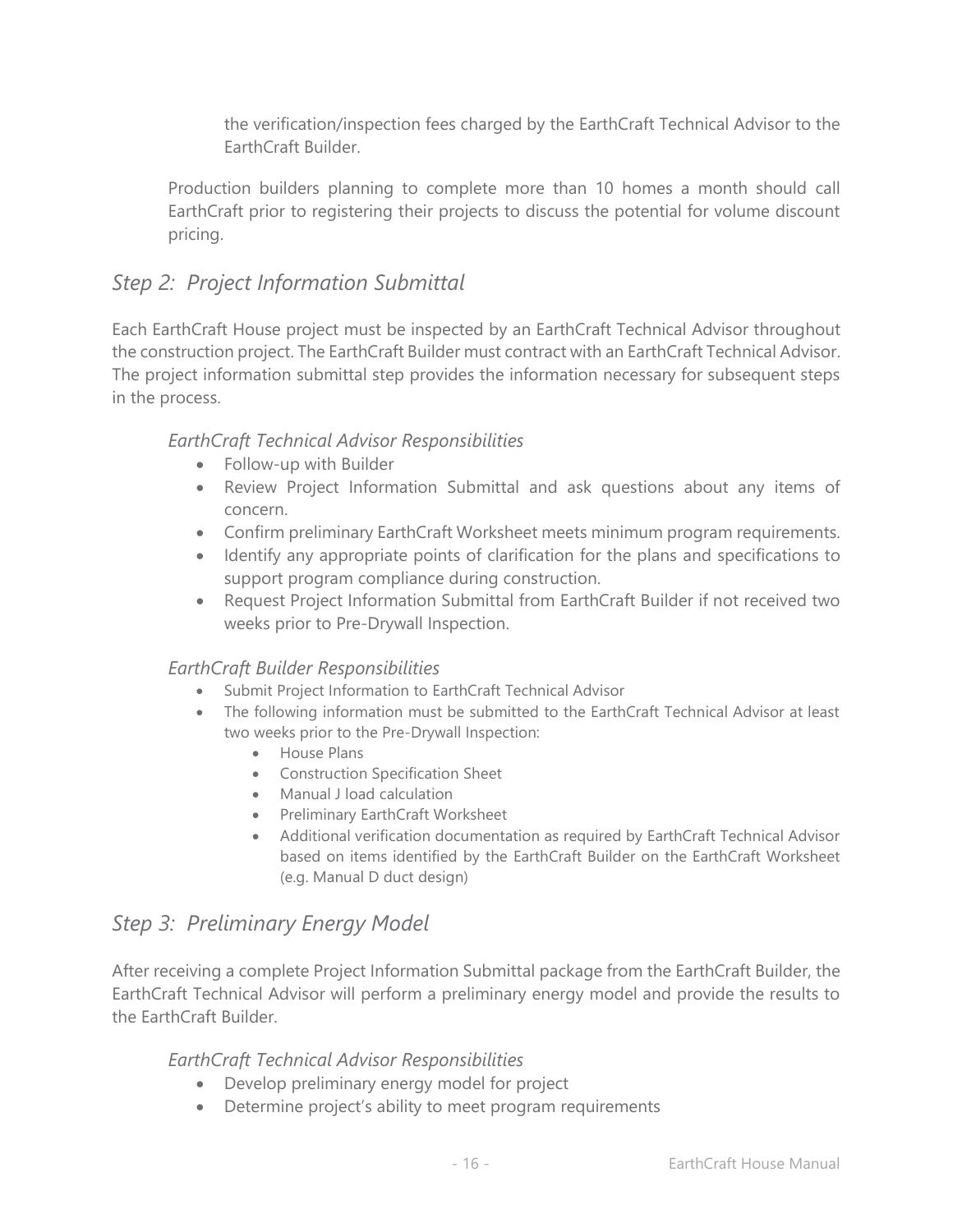- Identify effective cost trade-offs for improving building performance
- If ineligible, develop options to meet program requirements
- Report results to EarthCraft Builder
- Submit the Building Report from the energy model
- Provide notification of projects:
	- **Eligibility to meet program requirements**
	- Effective cost trade-offs for improving building performance
	- Options developed to meet program requirements if a home is ineligible

## *EarthCraft Builder Responsibilities*

- Follow-up with EarthCraft Technical Advisor
- Read report results and ask questions about any items of concern
- Request written report from EarthCraft Technical Advisor if not received prior to Pre-Drywall Inspection

## *Step 4: Design Review*

The Design Review is an opportunity to identify project goals and look carefully at the house and site plans and determine how the EarthCraft program can be best applied to meet the project goals. The EarthCraft worksheet and energy modeling results will be used to guide the discussion.

## *Overview*

The Design Review must be conducted on the first project the EarthCraft Builder intends to build to EarthCraft specifications. The Design Review must also be conducted on each initial project with which the EarthCraft Builder teams with a new EarthCraft Technical Advisor. The Design Review is optional for projects thereafter at the request of the EarthCraft Builder, EarthCraft Technical Advisor or EarthCraft Regional Manager. EarthCraft Builders are encouraged to request a design review when starting a new subdivision of homes or building product line, after having significant staff or subcontractor turnover and when updating building practices to ensure all parties are on the same page for tracking EarthCraft certification.

## *Scope*

During the Design Review, the EarthCraft Builder and EarthCraft Technical Advisor should discuss the program requirements for home specifications, documentation and submittal timelines, inspection visits and testing, fees and payment timelines, and communication strategies. The EarthCraft Builder and EarthCraft Technical Advisor will review the house plans for project goals and EarthCraft criteria incorporation. If available, the EarthCraft Builder and EarthCraft Technical Advisor may also work with the energy model to identify optimum building strategies and systems for maximizing energy performance while minimizing construction costs. EarthCraft encourages EarthCraft Builders to invite other project team members to participate in the design review for maximum coordination and project communication of project goals, EarthCraft requirements, and roles and responsibilities.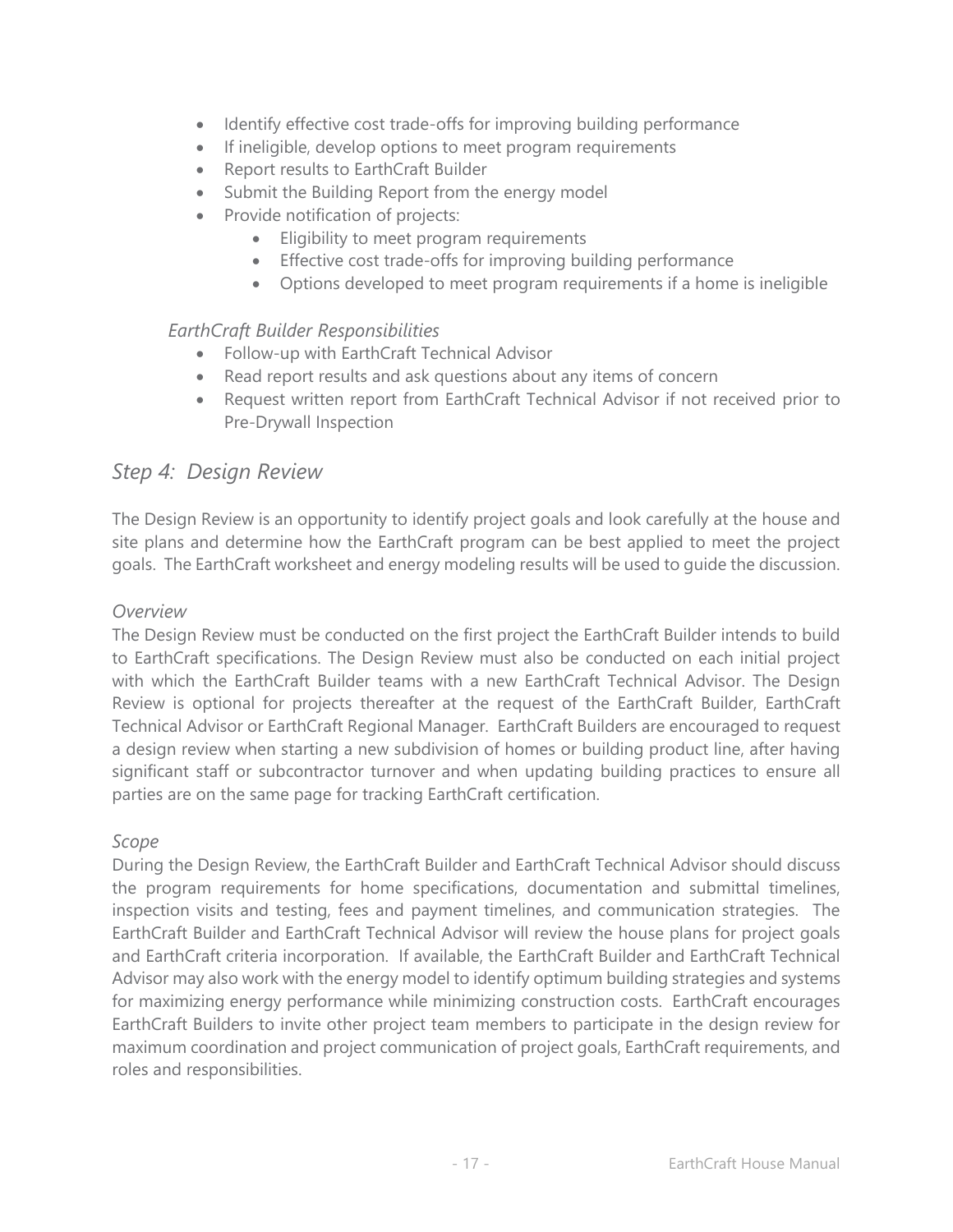## *Objectives*

Successful Design Reviews will accomplish the following objectives:

- Rapport building between EarthCraft Builder and EarthCraft Technical advisor, and other team members
- Contract confirmation
- Communication strategy definition
- EarthCraft compliance strategies and responsible team members
- Confirmation the project can meet mandatory items and minimum point requirements in every program category
- Completed preliminary EarthCraft House Worksheet with anticipated certification level
- Completed Construction Specification Sheet

## *Agenda*

Every EarthCraft Design Review should include the following agenda items and additional items as identified by the EarthCraft Builder, EarthCraft Technical Advisor and project team members:

- Identify project goals
- Review EarthCraft documentation requirements and all EarthCraft forms used for home certification, completing forms as appropriate during the Design Review
- Review EarthCraft program requirements and identify project plan for EarthCraft certification, completing the preliminary EarthCraft Worksheet
- Review project contract between EarthCraft Builder and EarthCraft Technical Advisor

## *EarthCraft Technical Advisor Responsibilities*

## Preparation

In preparation for the Design Review, the EarthCraft Technical Advisor must do the following:

- Confirm EarthCraft Builder has completed Step 1: Project Registration
- Complete Step 2: Project Information Submittal
- Complete Step 3: Preliminary Energy Model (when possible)
- Review plans prior to submittal for incorporation of recommended EarthCraft House concepts and consistency with sustainability objectives.

## Facilitate meeting

Meet with stakeholders to discuss comments and clarify any detail questions. Establish existing benchmarks and energy goals for the project.

#### Follow Up

Produce report summarizing suggested modifications that should be incorporated to reach certification and hold meeting with stakeholders for any needed clarification.

## *EarthCraft Builder Responsibilities*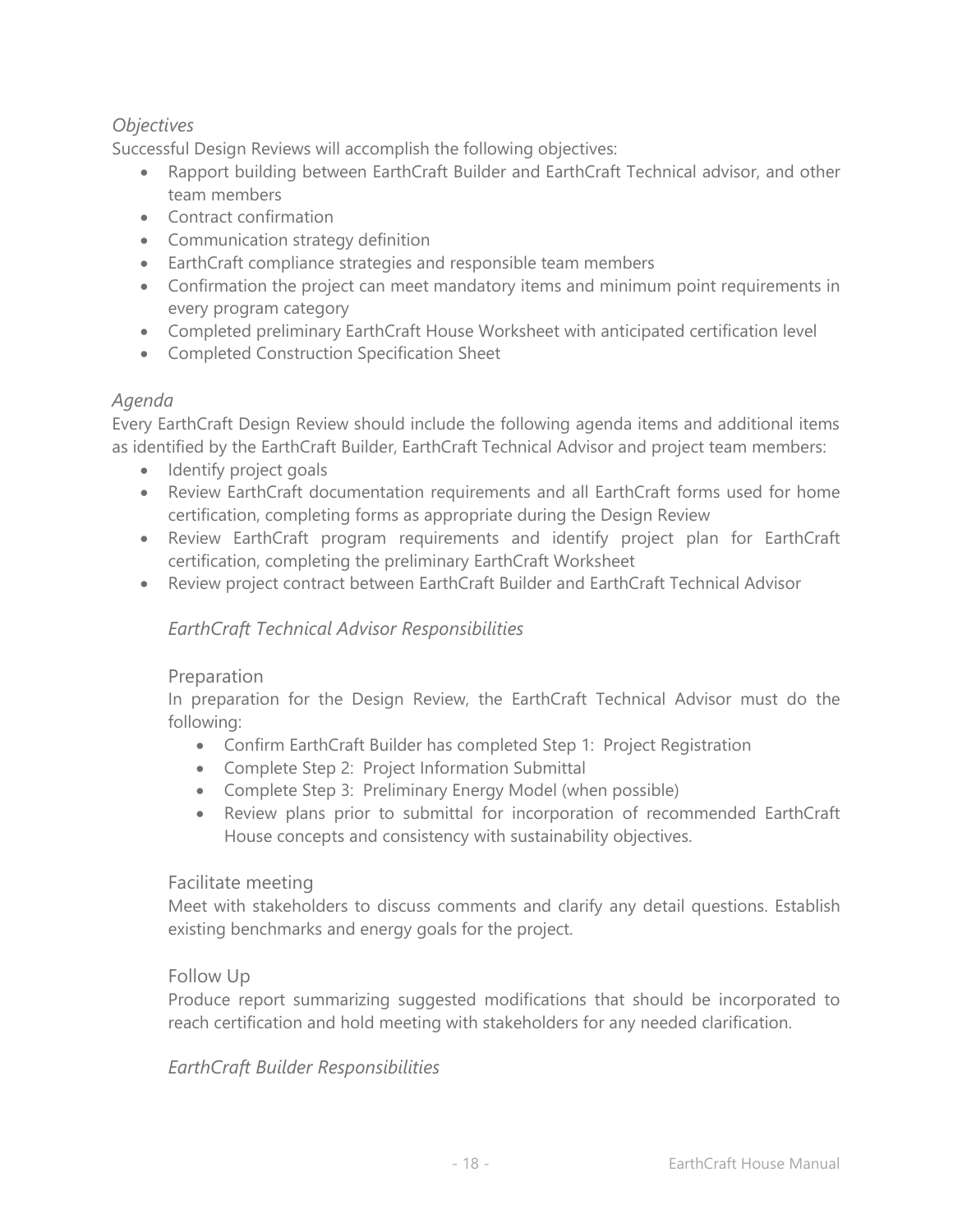## Preparation

In preparation for the Design Review, the EarthCraft builder must do the following:

- Attend an EarthCraft Builder Training
- Register as an EarthCraft Builder Member with the Greater Atlanta HBA
- Complete Step 1: Project Registration
- Complete Step 2: Project Information Submittal
- Complete Step 3: Preliminary Energy Model (when possible)
- Determine project goals and probable strategies for EarthCraft compliance
- Generate a copy of the site plan and house plans for use during the Design Review
- Generate a copy of Erosion Control Workshop Certificate

## **Scheduling**

The EarthCraft Builder is responsible for scheduling the Design Review with the EarthCraft Technical Advisor and other project team members prior to construction starting on the home. Design reviews typically take three to five hours depending on project size, EarthCraft Builder's prior experience working with energy efficiency or green building programs, and EarthCraft Builder's knowledge and familiarity with EarthCraft House. Arrange for all relevant stakeholders to attend the meeting:

- **Architect**
- Subcontractors:
- Framing
- Insulation
- Air Sealing
- HVAC

#### **Note:**

See Design Review Checklist for additional information about the EarthCraft House Design Review.

## *Step 5: Pre-Drywall Inspection*

All EarthCraft House projects must pass a Pre-Drywall Inspection conducted by an EarthCraft Technical Advisor. The Pre-Drywall Inspection provides an on-site evaluation of the house in terms of the EarthCraft House guidelines, including a visual inspection of air sealing and duct sealing. The Pre-Drywall Inspection provides opportunities for identifying additional construction considerations that may impact the performance of the home.

*EarthCraft Technical Advisor Responsibilities*

## Perform Field Inspection

EarthCraft Technical Advisors are responsible for performing the Pre-Drywall Inspection at the time agreed upon by the EarthCraft Technical Advisor and EarthCraft Builder. At the Pre-Drywall Inspection, EarthCraft Technical Advisors must inspect and verify: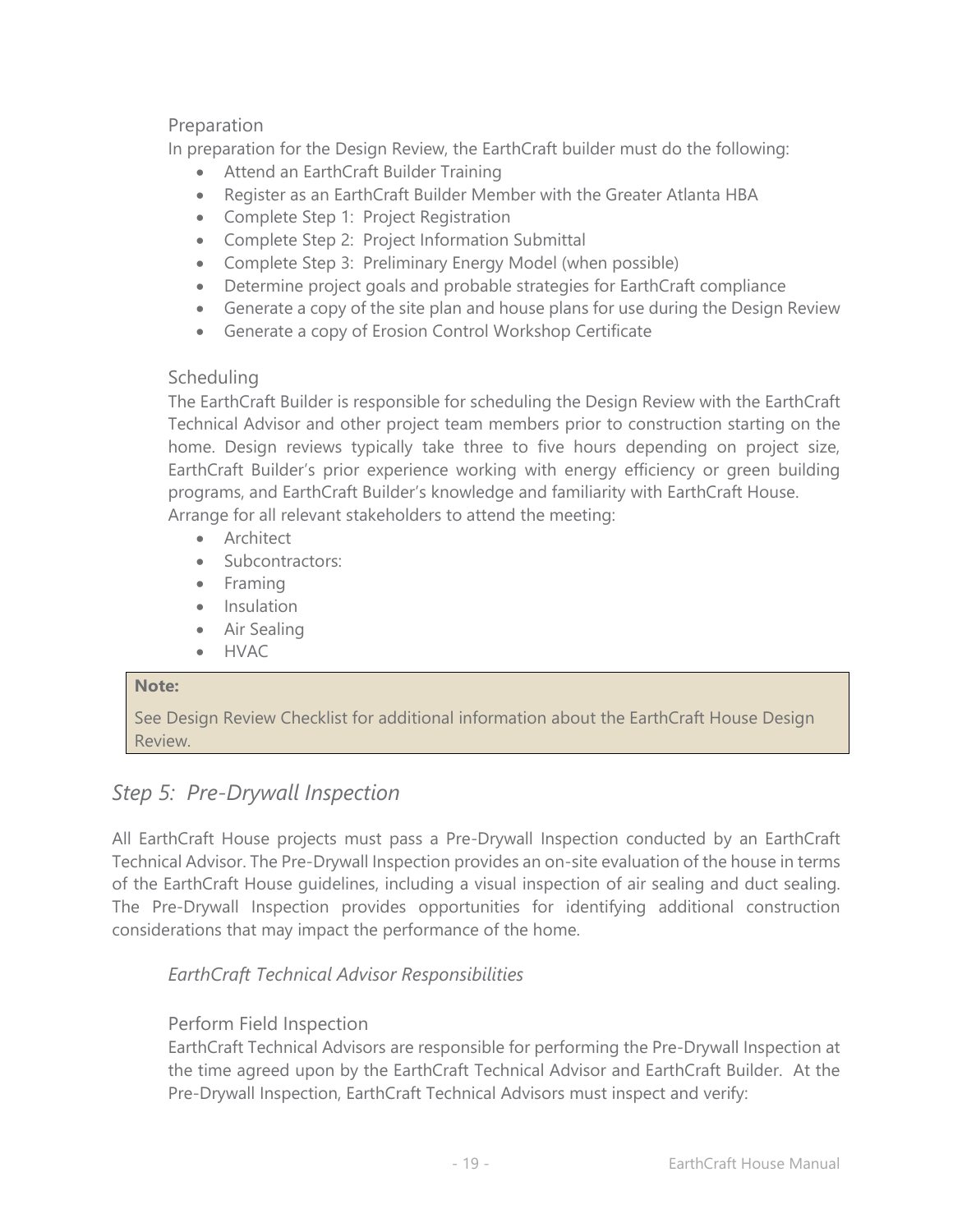- Plans represent home as constructed
- Building Report represents home as constructed
- Construction Specification Sheet represents home as constructed
- Manual J and installed HVAC equipment meets EarthCraft standards
- HVAC systems are sealed and code compliant, and document installation design recommendations
- EarthCraft Inspection Notes items and collect EarthCraft Builder signature
- Items identified by the EarthCraft Builder on the EarthCraft House Worksheet are in program compliance (some items may require additional documentation to be provided by the EarthCraft Builder at the Pre-Drywall Inspection)

EarthCraft Technical Advisors are encouraged to call EarthCraft Builders to ensure the project is ready for inspection on the day of the scheduled inspection.

## *EarthCraft Builder Responsibilities*

#### Schedule Pre-Drywall Inspection

The EarthCraft Builder is responsible for scheduling the Pre-Drywall Inspection to occur after insulation is installed, but before drywall is installed, providing adequate notification to the EarthCraft Technical Advisor to prevent construction delays.

- Builder notifies EarthCraft Technical Advisor that project will be ready for inspection at least 1 week in advance, and schedules a specific timeframe for the Pre-Drywall Inspection.
- Ensure project is ready for inspection

EarthCraft Builders are responsible for ensuring their projects are ready for inspections. Failure to be prepared for an inspection may result in a re-inspection with additional fees. Common phases of construction that must be completed in preparation for a Pre-Drywall Inspection include:

- Framing is complete
- Rough-ins complete
- Pre-Drywall insulation is installed
- Pre-Drywall air sealing is complete
- All required verification documentation is ready for the EarthCraft Technical Advisor to review onsite as specified on the EarthCraft Worksheet and in the EarthCraft Builder Guidelines

EarthCraft Builders are encouraged to work with EarthCraft Technical Advisors to ensure the project is ready for inspection prior to the inspection date.

## *Step 6: Pre-Drywall Inspection Report Submittal*

Upon completion of the Pre-Drywall Inspection, EarthCraft Technical Advisors are required to provide inspection reporting to the EarthCraft Builder and EarthCraft. EarthCraft Builders are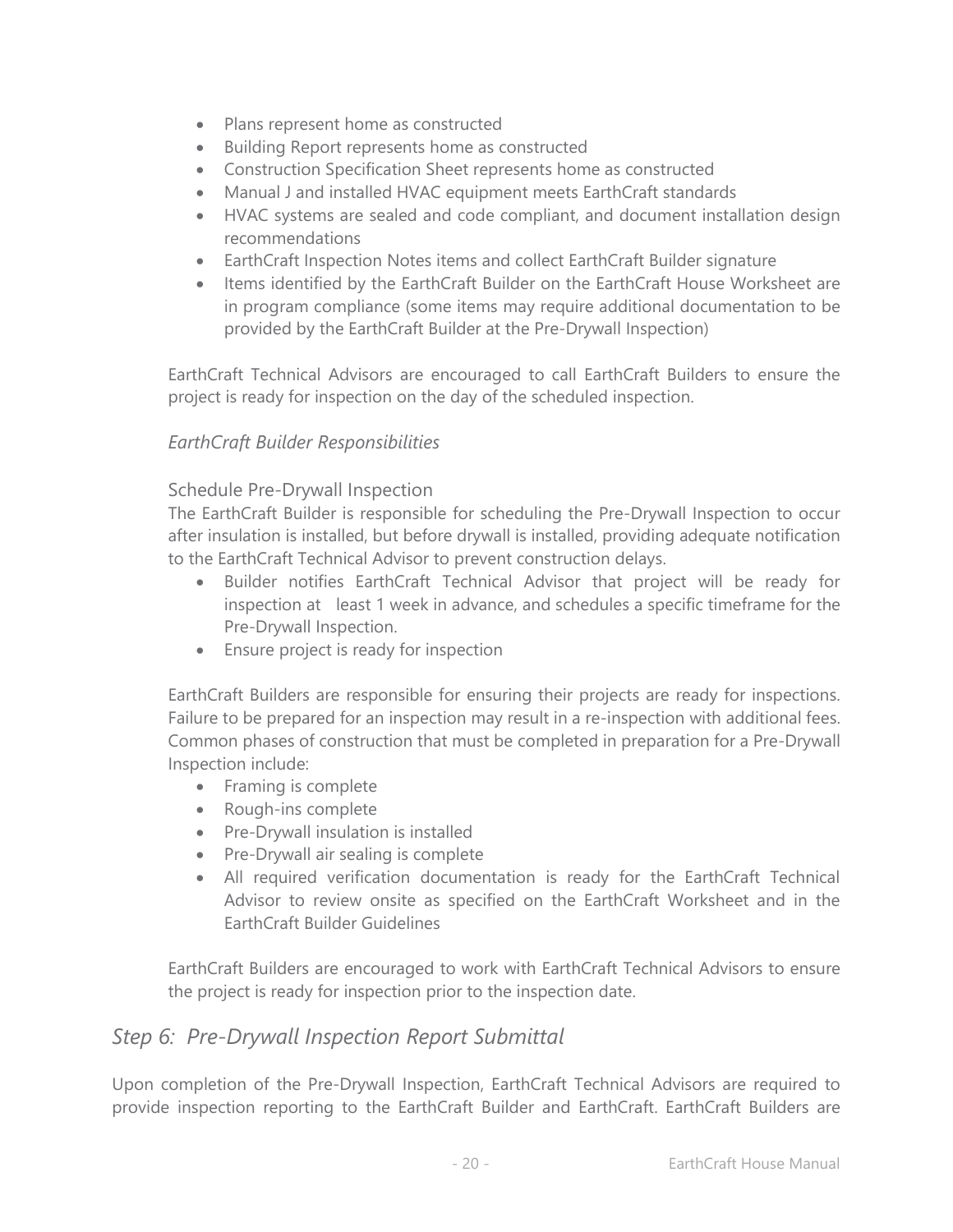responsible for following-up on any program compliance issues identified during the Pre-Drywall Inspection as reported by the EarthCraft Technical Advisor.

EarthCraft Technical Advisor Responsibilities

- Submit Documents to EarthCraft
- Submit the following documents\* to EarthCraft within ten business days\*\* of the Pre-Drywall Inspection:
- Preliminary EarthCraft Worksheet
- Single Family Pre-Drywall Inspection Record
- Manual J load calculation, including Component Construction and Project Summary pages
- Projects meeting Energy Performance using an Energy Model
- ENERGY STAR v3 Verification Summary Report (this is entitled ENERGY STAR V3 Summary within the REM/Rate report list)

All documents must be uploaded to the project record in Salesforce. When the submittal package is complete and ready to be reviewed by EarthCraft, select "yes" in the field marked "Ready to Submit PDWI Review?" and then "Save." This will alert EarthCraft that all required documents have uploaded and that the pre-drywall inspection report is ready for review.

EarthCraft will charge a \$75 fee for each inaccurate and/or incomplete project submission that is received from a TA. EarthCraft will waive the \$75 fee for the first file an EarthCraft Technical Advisor submits to EarthCraft that is inaccurate or incomplete per program (i.e. EarthCraft House, Multifamily, or Renovation), but this fee will be charged on all subsequent inaccurate or incomplete submissions. If you submit multiple projects at once, we will charge this fee on each inaccurate or incomplete submission unless these submissions have identical inaccuracies or areas of incompleteness and EarthCraft has not responded to any of the submissions. For example, if you submit 3 projects with the same error and EarthCraft then notifies you of the error in these 3, you will be required to pay only one \$75 fee. You will, however, be charged \$75 for any projects submitted after EarthCraft responds to the first 3, even if they have the same error as the original 3 projects.

Common errors and omissions include, but are not limited to:

- Design temperatures in load calculation do not comply with program standards
- Load calculation does not factor in the ventilation requirement of the program
- Load calculation is not calculated in software compliant with ACCA 8th Edition
- Inspection dates on the "Cover Sheet" tab in the worksheet file are not filled in
- Basic address info on "Cover Sheet" tab is not filled in
- The "Status Column" on the "Worksheet" tab is not filled in correctly
- All required items must be marked with Y, N, VF (if applicable at PDWI), NA, or AD (if applicable at PDWI)
- All point items must be marked with Y, N, VF (if applicable at PDWI), AD (if applicable at PDWI)
- Projects are submitted before they have been registered with the program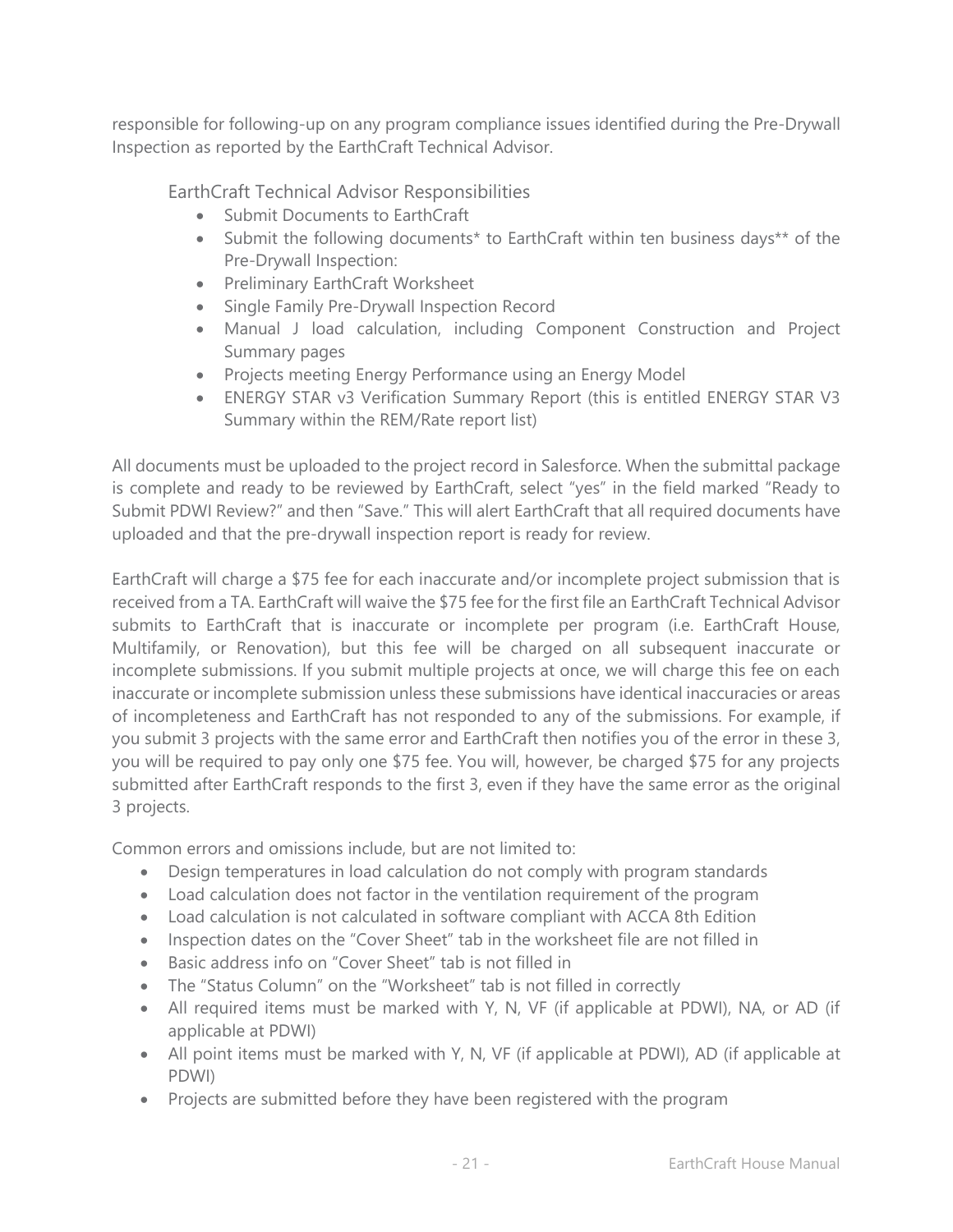- Required information for diagnostic testing is not recorded (e.g. SFBE, Volume, Area Served)
- Leakage to Outside test results are not recorded (we need this even if the ducts are in conditioned space)
- Insulation grades are missing
- A required document is missing (e.g. AHRI matching certificate, load calculation, ENERGY STAR Summary Report)

As always EarthCraft Administrators are available to answer questions prior to submission. Utilizing this resource will help avoid the enforcement of this fee.

#### **Notes:**

\*EarthCraft Technical Advisors: See Document Naming Conventions page for specific information on how to submit project documentation to EarthCraft. \*\*Pre-Drywall Inspection Reports received more than ten business days after the Pre-Drywall

Inspection will result in a \$25 late submittal fee charged to the EarthCraft Technical Advisor. Incomplete documents or documents not meeting EarthCraft program standards will not be processed and the EarthCraft Technical Advisor will receive an Incomplete Documentation Notice along with fee information.

#### Inform Builder of Pre-Drywall Inspection Results

EarthCraft Technical Advisors must provide the following information to EarthCraft Builders following the Pre-Drywall Inspection:

- Inform the EarthCraft Builder of the inspection results verbally, immediately following the pre-drywall inspection
- A written report stating any concerns or missing requirements and recommend appropriate remedies
- A copy (either electronic or paper) of updated preliminary EarthCraft Worksheet and Inspection Notes

This communication must be in a format that can be retained by the EarthCraft Technical Advisor such as email or a carbon-copy paper form with EarthCraft Builder signature acknowledging receipt of report.

## *EarthCraft Builder Responsibilities*

- Follow-up with EarthCraft Technical Advisor
- Read inspection report results and ask questions if there are any items of concern or confusion
- Request written report from EarthCraft Technical Advisor if not received within 10 business days of Pre-Drywall Inspection
- Complete any incomplete measures as identified by the EarthCraft Technical Advisor prior to the drywall being installed or final inspection, whichever is appropriate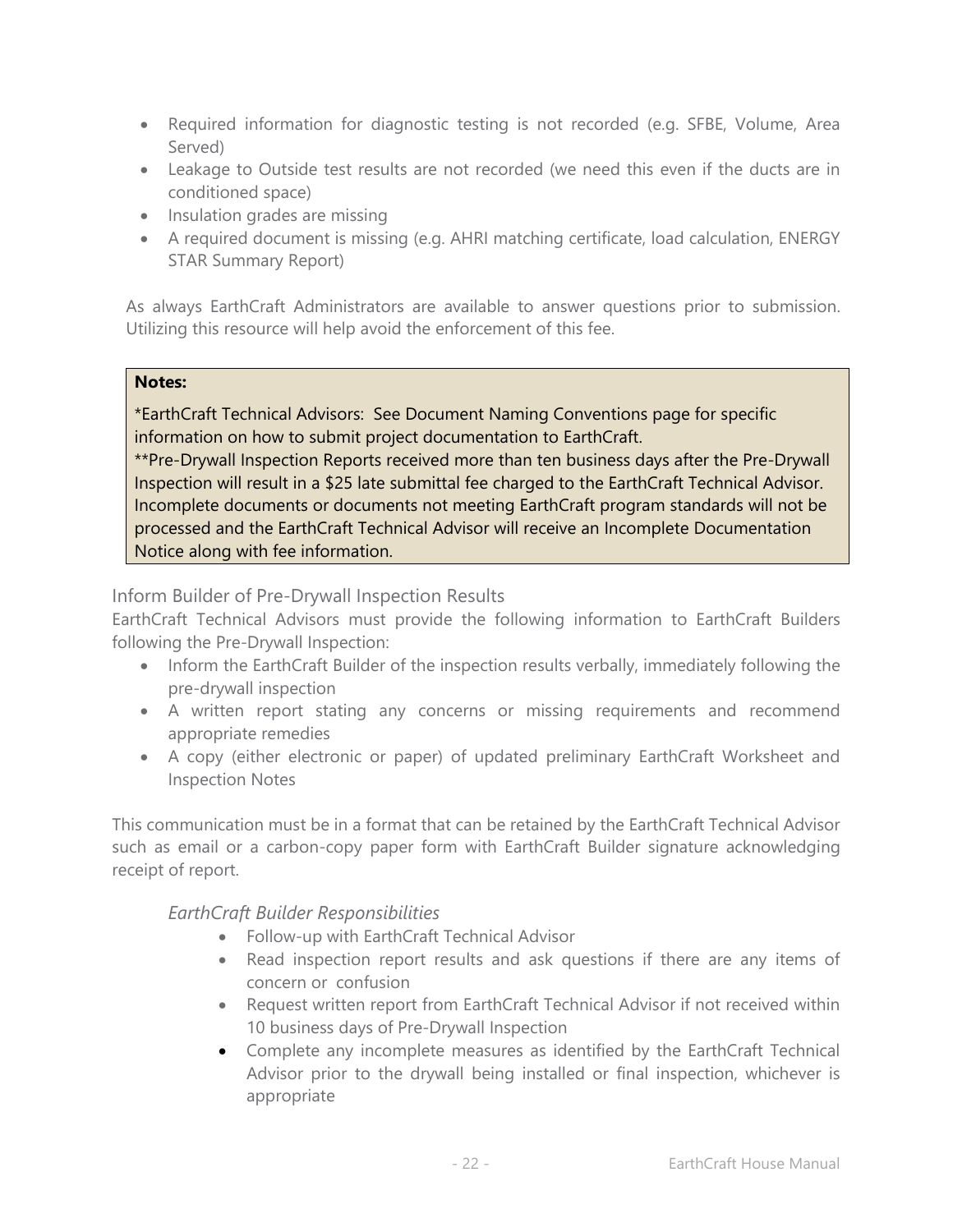## *Step 7: Final Inspection*

All EarthCraft House projects must pass a final inspection conducted by an EarthCraft Technical Advisor. During the final inspection, an EarthCraft Technical Advisor verifies all program criteria through visual inspection, documentation review and diagnostic testing of the home. EarthCraft Builders provide project documentation to support the final inspection.

## *EarthCraft Technical Advisor Responsibilities*

#### Perform Field Inspection

EarthCraft Technical Advisors are responsible for performing the Final Inspection at the time agreed upon by the EarthCraft Technical Advisor and EarthCraft Builder. At the Final Inspection, EarthCraft Technical Advisors must inspect and verify:

- Plans represent the project as constructed
- Building Report continues to represent project as constructed
- Building envelope and duct system meet program criteria for performance
- Items identified by the EarthCraft Builder on the EarthCraft House Worksheet are in program compliance (some items may require additional documentation to be provided by the EarthCraft Builder at the final inspection)

EarthCraft Technical Advisors are encouraged to call EarthCraft Builders to ensure the project is ready for inspection on the day of the scheduled inspection.

#### *EarthCraft Builder Responsibilities*

#### Schedule Final Inspection

The EarthCraft Builder is responsible for scheduling the final inspection once the home is ready for occupancy and all EarthCraft measures have been completed.

- Builder notifies EarthCraft Technical Advisor that project will be ready for inspection at least 1 week in advance, and schedules a specific timeframe for the Final Inspection.
- Builder ensures that an EarthCraft Builder representative will be available onsite.
- The EarthCraft Builder confirms no conflicting trades will be working onsite, e.g. floor finishers, touch-up painters, carpet installers, etc, during the Final Inspection. The EarthCraft Technical Advisor must be able to access the entire home, control the mechanical systems and close all exterior openings.

#### **Notes:**

#### *Occupied Final Inspections – NO EXCEPTIONS*

In the event that an occupied final inspection must be performed, the following rules apply:

- Builder must be onsite the entire time
- All pets crated or removed from the home
- All ducts must be accessible; EarthCraft Technical Advisors may not move homeowners' personal belongings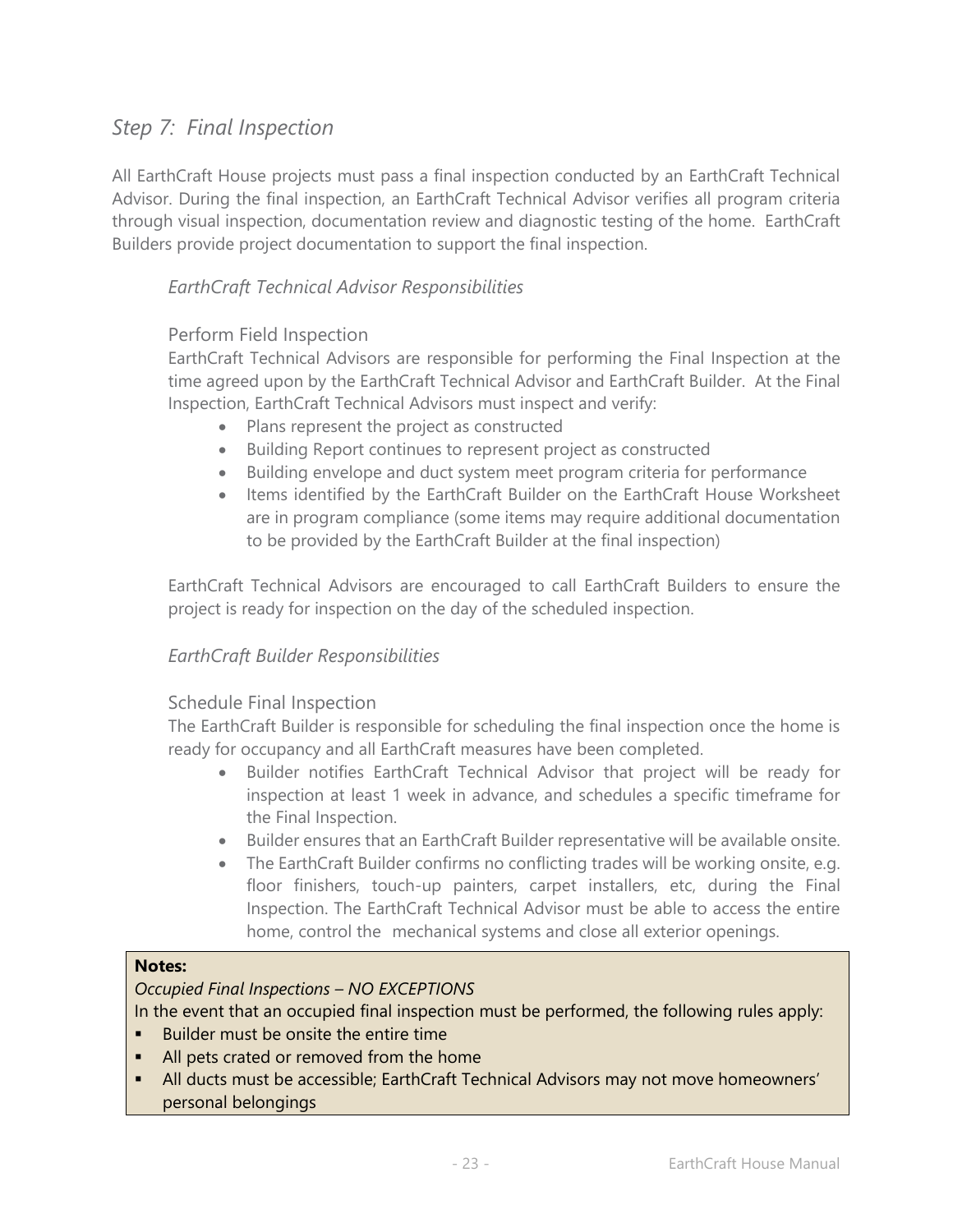Conversations are between the EarthCraft Technical Advisor and the Builder; the Builder is responsible for all conversations with homeowners; and EarthCraft Technical Advisors should avoid talking to the homeowner about the home certification, and should never discuss the home's performance with the homeowner.

#### Ensure project is ready for inspection

Homes ready to receive a Certificate of Occupancy are typically ready for a final inspection. The following items must be completed prior to the final inspection:

- Any EarthCraft items not verified at the Pre-Drywall Inspection, and any items identified as incompliant at the Pre-Drywall Inspection
- All items on the EarthCraft Worksheet
- All required verification documentation is ready for the EarthCraft Technical Advisor to review on-site as specified on the EarthCraft Worksheet and in the EarthCraft Builder Guidelines

#### Complete project documentation

At the completion of the final inspection, the EarthCraft Builder is required to:

• Sign the final version of the EarthCraft Worksheet for the project acknowledging project's compliance with EarthCraft program guidelines and requirements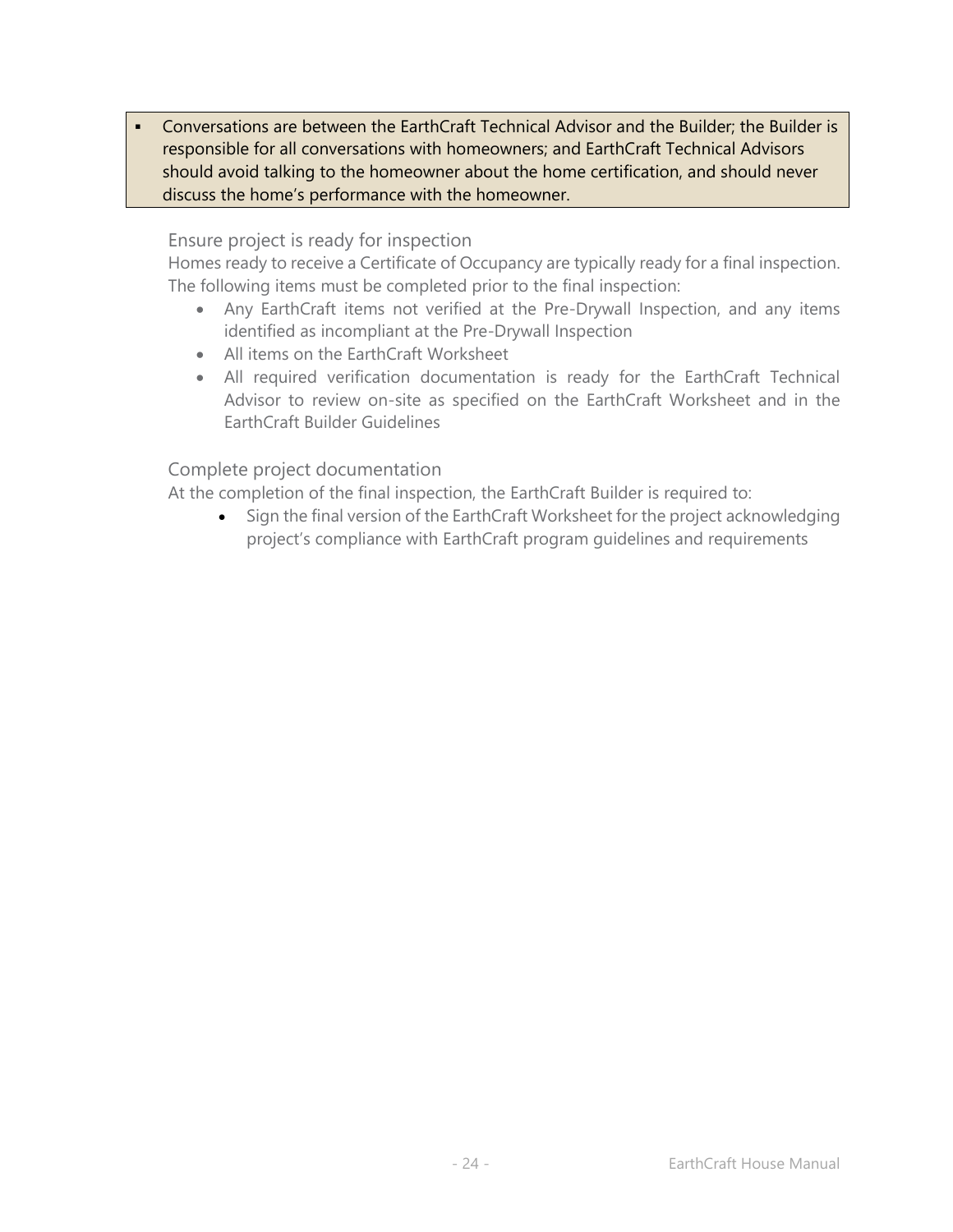## *Step 8: Confirmed Energy Model*

After the final inspection, a confirmed energy model for each project is required to verify program compliance.

## *EarthCraft Technical Advisor Responsibilities*

Finalize energy model for project

The EarthCraft Technical Advisors must:

- Revise the energy model at project completion to reflect as-built conditions
- Record the final HERS index
- Confirm project meets program requirements
- Develop options to meet program requirements if a project is ineligible
- Report results to EarthCraft Builder and EarthCraft
- Notify the EarthCraft Builder of project's eligibility to meet program requirements and of options to meet program requirements if a project is ineligible within 30 business days of final inspection

## *EarthCraft Builder Responsibilities*

Follow-up with EarthCraft Technical Advisor

Read and review report results and ask question about any items of concern or confusion. Request written report from EarthCraft Technical Advisor if not received within 30 business days of final inspection.

## *Step 9: Final Inspection Report Submittal*

EarthCraft Technical Advisors are required to submit final inspection reports to the EarthCraft Builder and EarthCraft.

*EarthCraft Technical Advisor Responsibilities* Submit Documents to EarthCraft

The EarthCraft Technical Advisor must submit the following documents\* to EarthCraft within 30 business days\*\* of the final inspection\*\*\*:

All projects:

- Final EarthCraft Worksheet
- Single Family Final Inspection Record
- EarthCraft Worksheet Cover signed by EarthCraft Builder and EarthCraft Technical Advisor
- AHRI Certificate or Manufacturer equivalent

Projects meeting Energy Performance using an Energy Model: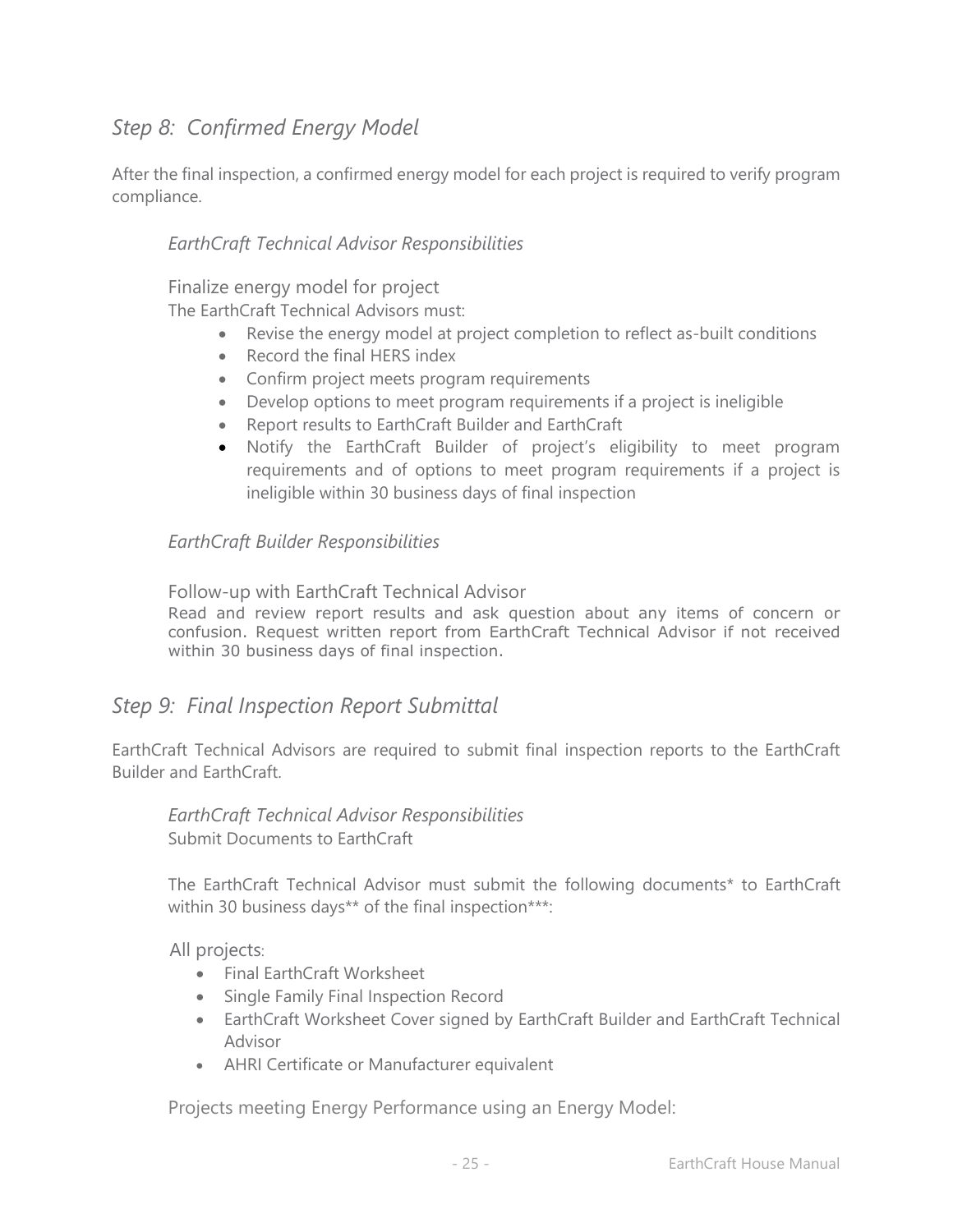- REM/Rate Fuel Summary Report located within the IECC 2009 reports
- REM/Rate Building File Report with Rating Registry ID Number (Cannot be draft or print screen, must be official report)
- REM/Rate Emissions Report
- REM/Rate ENERGY STAR v3 Verification Summary Report (draft watermark is no longer accepted if print permission not enabled, please request your provider give you permissions to print the v2.5 report)

Projects meeting Energy Performance using the Prescriptive Path:

Completed ENERGY STAR v3 County-Level Reference Design Checklist to demonstrate compliance with ENERGY STAR Prescriptive Path requirements

Projects seeking ENERGY STAR, Gold, or Platinum certification (in addition to list above):

- Thermal Enclosure System Rater Checklist
- HVAC System Quality Installation Contractor Checklist
- HVAC System Quality Installation Rater Checklist
- Water Management System Builder Checklist (or Indoor airPLUS Verification Checklist)

All documents must be uploaded to the appropriate project record in Salesforce. When the submittal package is complete and ready to be reviewed by EarthCraft, select "yes" in the field marked "Ready to Submit PDWI Review?" and then "Save." This will alert EarthCraft that all of the required documents have uploaded and that the pre-drywall inspection report is ready for review.

EarthCraft will charge a \$75 fee for each inaccurate and/or incomplete project submission that is received from a TA. EarthCraft will waive the \$75 fee for the first file an EarthCraft Technical Advisor submits to EarthCraft that is inaccurate or incomplete per program (i.e. EarthCraft House, Multifamily, or Renovation), but this fee will be charged on all subsequent inaccurate or incomplete submissions. If you submit multiple projects at once, we will charge this fee on each inaccurate or incomplete submission unless these submissions have identical inaccuracies or areas of incompleteness and EarthCraft has not responded to any of the submissions. For example, if you submit 3 projects with the same error and EarthCraft then notifies you of the error in these 3, you will be required to pay only one \$75 fee. You will, however, be charged \$75 for any projects submitted after EarthCraft responds to the first 3, even if they have the same error as the original 3 projects.

Common errors and omissions include, but are not limited to:

- Design temperatures in load calculation do not comply with program standards
- Load calculation does not factor in the ventilation requirement of the program
- Load calculation is not calculated in software compliant with ACCA 8th Edition
- Inspection dates on the "Cover Sheet" tab in the worksheet file are not filled in
- Basic address info on "Cover Sheet" tab is not filled in
- The "Status Column" on the "Worksheet" tab is not filled in correctly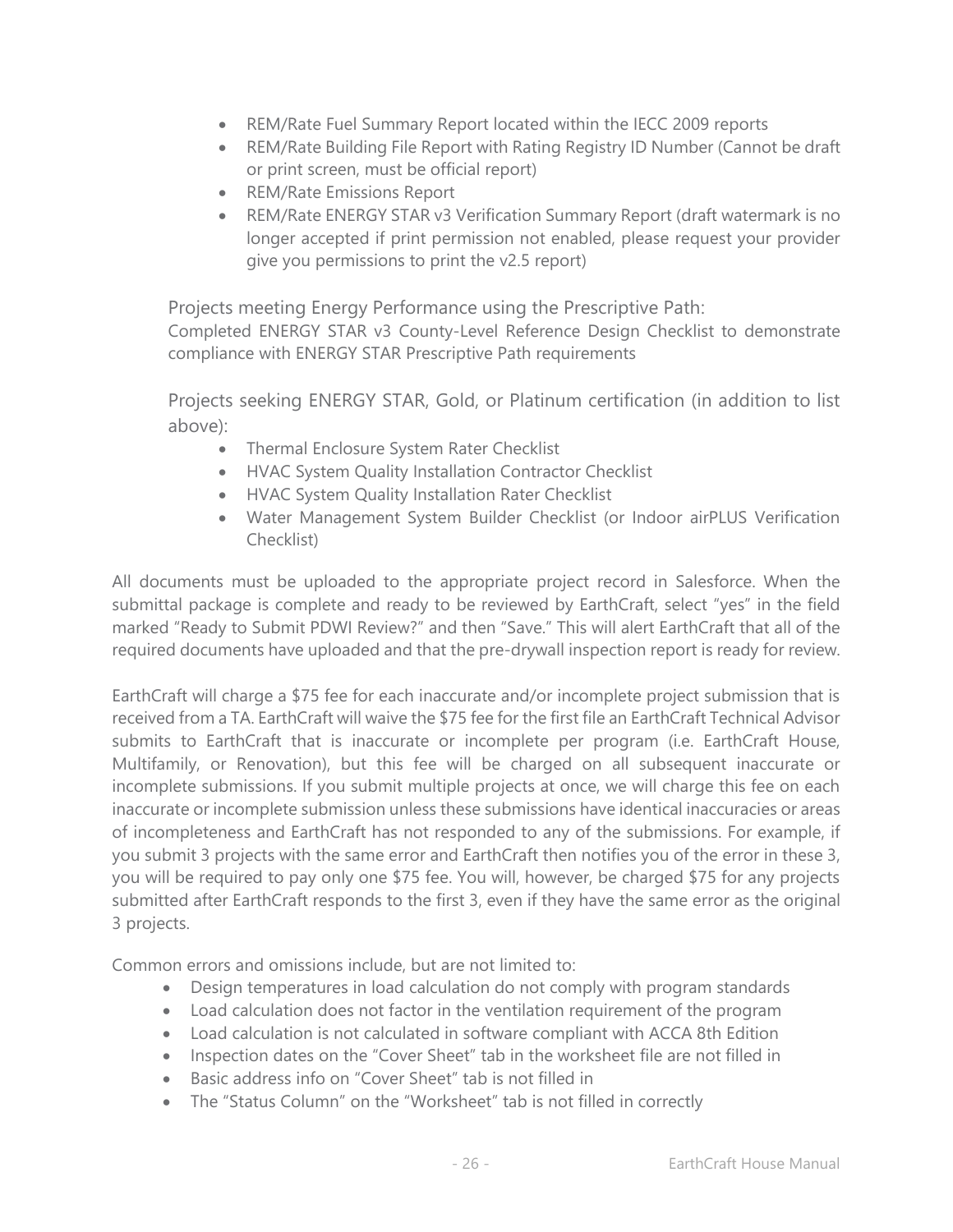- All required items must be marked with Y, N, VF (if applicable at PDWI), NA, or AD (if applicable at PDWI)
- All point items must be marked with Y, N, VF (if applicable at PDWI), AD (if applicable at PDWI)
- Projects are submitted before they have been registered with the program
- Information for diagnostic testing is not recorded (e.g. SFBE, Volume, Area Served)
- Leakage to Outside test results are not recorded (we need this even if the ducts are in conditioned space)
- Insulation grades are missing
- A required document is missing (e.g. AHRI matching certificate, load calculation, required ENERGY STAR Report (dependent on tier of program)

As always EarthCraft Administrators are available to answer questions prior to submission. Utilizing this resource will help avoid the enforcement of this fee.

#### **Notes:**

\*EarthCraft Technical Advisors: See Document Naming Conventions page for specific information on how to submit project documentation to EarthCraft.

\*\*Final Inspection Reports received more than 30 business days after the final inspection will result in a \$25 late submittal fee charged to the EarthCraft Technical Advisor.

\*\*\*If a re-inspection is required, EarthCraft Technical Advisors must submit the Final Inspection Report within 30 business days of the Final Inspection, and the Final Re-Inspection Report within 30 business days of the Final Re-Inspection.

Inform EarthCraft Builder of Final Inspection Results

The EarthCraft Technical Advisor must provide the following information to EarthCraft Builders following the Final Inspection:

- Inform the EarthCraft Builder of the inspection results verbally, immediately following the final inspection
- A written report stating any concerns or missing requirements, and recommend appropriate remedies
- A copy (either electronic or paper) of all documentation submitted to EarthCraft

This communication must be in a format that can be retained by the EarthCraft Technical Advisor such as an email or a carbon-copy paper form with EarthCraft Builder signature acknowledging receipt of report.

#### *EarthCraft Builder Responsibilities*

Follow-up with EarthCraft Technical Advisor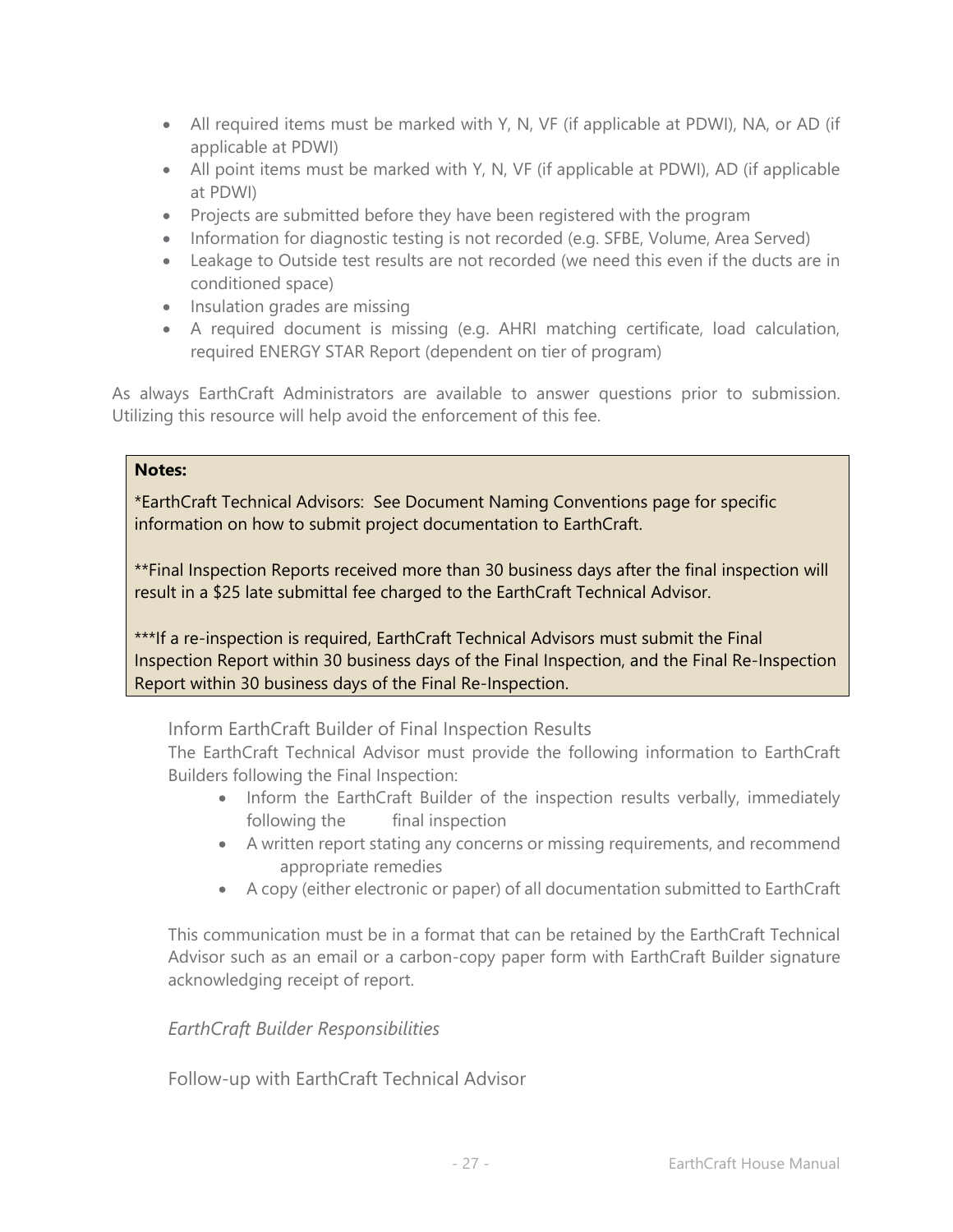Read inspection report results and ask questions if there are any items of concern or confusion. Request written report from EarthCraft Technical Advisor if not received within 30 business days of Final Inspection.

## *Step 10: Certification*

Final home certification is approved by the EarthCraft Technical Advisor working with the EarthCraft staff. Once approved, it is up to the EarthCraft Builder to officially certify the home as meeting EarthCraft House program requirements and guidelines.

## *EarthCraft Technical Advisor Responsibilities*

Provide EarthCraft Builder with certificate upon receipt from EarthCraft

EarthCraft Technical Advisors are responsible for giving the EarthCraft Builder the certificate for each home once received from EarthCraft. EarthCraft Technical Advisors can expect to receive the certificate within 10 business days of EarthCraft approving all required project documentation and registration payment

## *EarthCraft Builder Responsibilities*

Follow-up with EarthCraft Technical Advisor If the report is not received within 30 business days of final inspection, the EarthCraft Builder should request the certificate from the EarthCraft Technical Advisor.

## *Additional Steps*

The process outlined above illustrates a project that is a repeat project between an EarthCraft Builder and an EarthCraft Technical Advisor that does not run into any major problems. As every project is unique, there are additional steps that may be required in order for a project to become EarthCraft Certified.

## *Pre-Drywall Duct Leakage Test or Building Envelope Leakage Test*

Some EarthCraft Builders may choose to request a pre-drywall duct leakage test or building envelope leakage test to identify leaks prior to drywall installation. EarthCraft encourages new EarthCraft Builders and EarthCraft Builders switching duct sealing or air sealing crews to take advantage of this additional service. Projects that will have the majority of the ductwork covered by drywall are also good candidates for the pre-drywall duct leakage test to prevent any surprises at the final inspection. All projects must still be tested for duct leakage and building envelope leakage at the final inspection regardless of pre-drywall testing.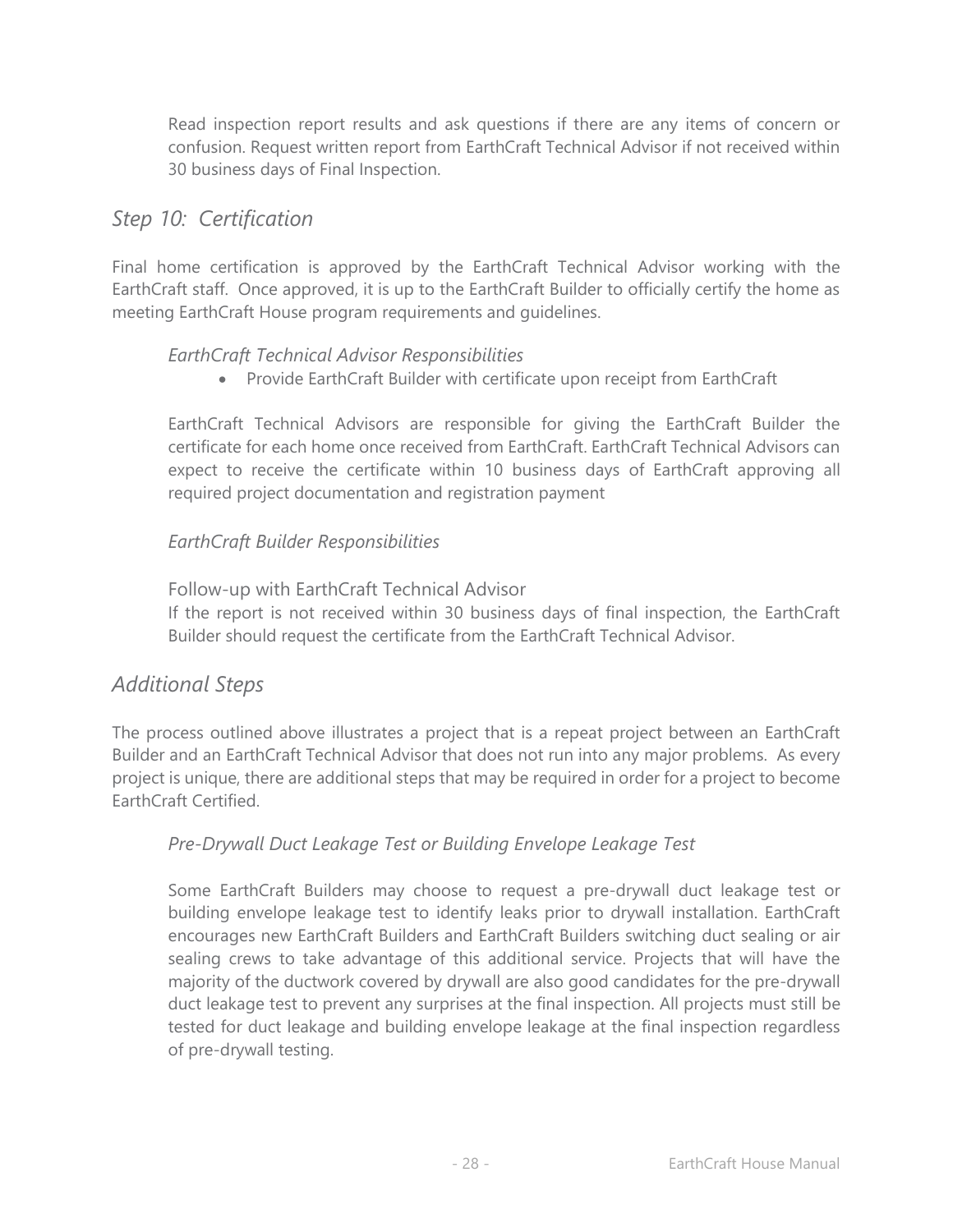## *Additional Inspections, Documentation and Testing*

Based on the strategies chosen by the EarthCraft Builder for compliance with EarthCraft, additional inspections or verification services may be required. For example, EarthCraft Builders seeking Gold certification are required to have the ducts tested for air flow balancing. This requires the EarthCraft Builder to have the HVAC contractor test and balance the ductwork, and the EarthCraft Technical Advisor confirm airflows.

Other strategies chosen by the EarthCraft Builder may be appropriate for photo documentation to confirm the specific measure was completed during the construction process. The EarthCraft Builder should work with the EarthCraft Technical Advisor during the design review to identify any additional testing or verification requirements for the project.

#### *Re-Inspection*

If a project does not meet the criteria for the EarthCraft program at the time of the inspection, the EarthCraft Builder has the option of making improvements to the project in order to meet the guidelines. In order to certify the house at this point, the EarthCraft Builder must contact their EarthCraft Technical Advisor for a re-inspection. There is typically additional cost for re-inspections.

#### **Note:**

The EarthCraft Technical Advisor will determine whether the issues identified within the project may realistically be improved and therefore whether a re-inspection is appropriate for the project. Some projects may be ineligible for re-inspections due to the inability to meet program criteria.

## *Cancellation*

If a project is not ready for inspection at the time of the scheduled inspection, the EarthCraft Technical Advisor may charge a cancellation fee requiring the EarthCraft Builder to reschedule the inspection for a time when the project will be ready for the inspection. To prevent cancellations, EarthCraft Technical Advisors and Builders are encouraged to stay in touch in the days and hours leading up to an inspection to confirm the project is still on track and will be ready for the inspection. To avoid cancellation fees, it is the EarthCraft Builder's responsibility to cancel an inspection according to the cancellation policy of each EarthCraft Technical Advisor.

## *Project Close-Out*

EarthCraft Builders are responsible for ensuring that all projects seeking EarthCraft certification comply with project certification requirements. However, not all projects that